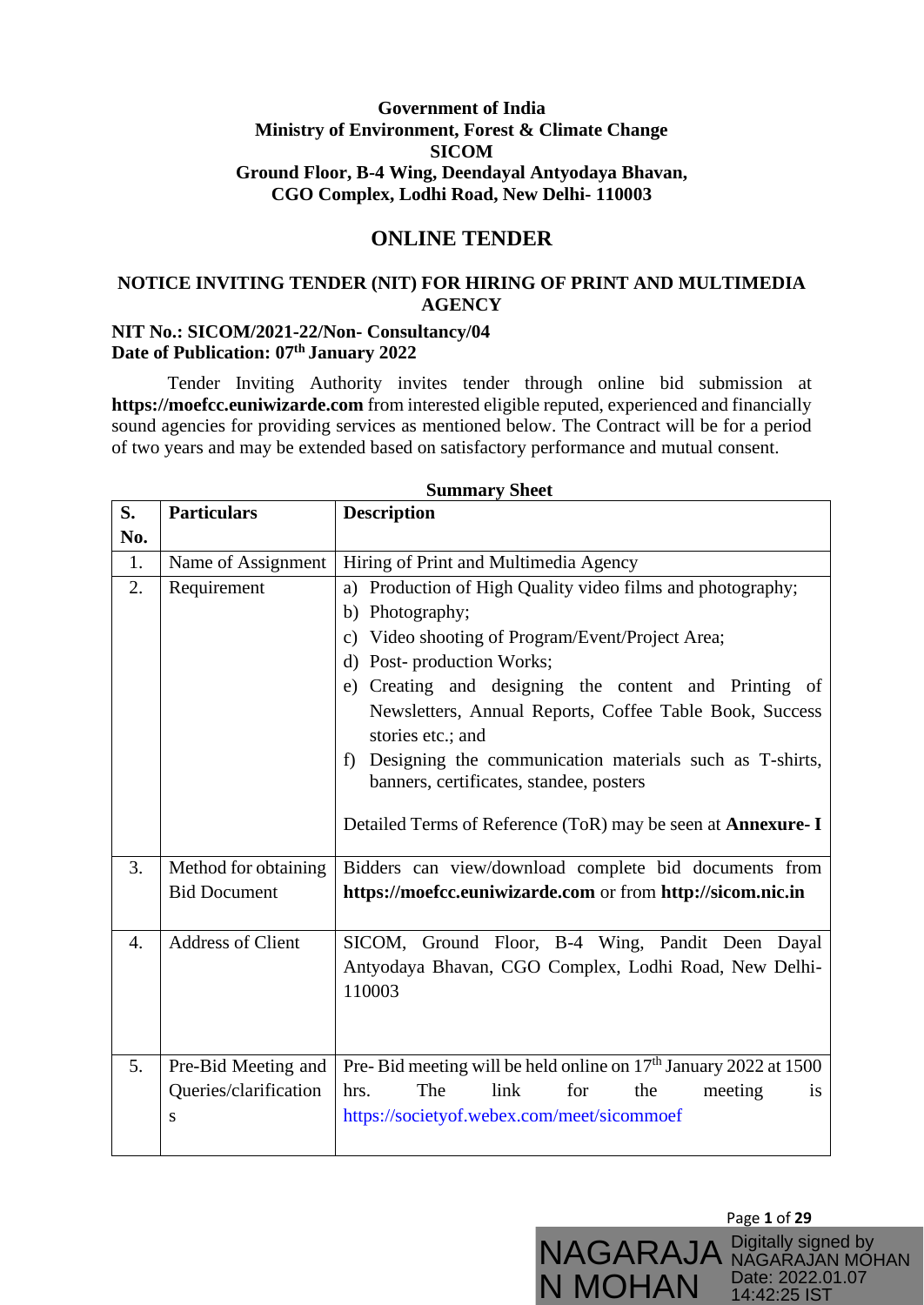|     |                                                           | For any queries/ clarifications, the bidders can email at<br>procurment.sicom@gov.in till 17 <sup>th</sup> January 2022 up to 1700 hrs.                                                                                                                                               |
|-----|-----------------------------------------------------------|---------------------------------------------------------------------------------------------------------------------------------------------------------------------------------------------------------------------------------------------------------------------------------------|
| 6.  | Amendments                                                | In case of amendments, the same will be uploaded in<br>https://moefcc.euniwizarde.com and http://sicom.nic.in                                                                                                                                                                         |
| 7.  | Last date and time of<br>receipt of Proposals             | 04 <sup>th</sup> February 2022 latest by 1500 hrs                                                                                                                                                                                                                                     |
| 8.  | Submission<br><sub>of</sub><br>Proposal                   | <b>Bidders must submit their Technical and Financial Proposals</b><br>online at https://moefcc.euniwizarde.com<br>Financial proposals of only those bidders will be opened who<br>have been considered technically qualified i.e. scored minimum<br>70% score in technical parameters |
| 9.  | Date and time of<br>opening of Technical<br>Proposal      | 04 <sup>th</sup> February 2022 at 1530 hrs                                                                                                                                                                                                                                            |
| 10. | <b>Opening of Financial</b><br>Proposals                  | Will be advised after evaluation of Technical proposals                                                                                                                                                                                                                               |
| 11. | <b>Bid Validity period</b>                                | 90 days from the date of opening of Technical Proposals                                                                                                                                                                                                                               |
| 12. | <b>Tender Process</b>                                     | Please refer Annexure- II                                                                                                                                                                                                                                                             |
| 13. | Minimum Eligibility<br>Criterion                          | Please refer Annexure- III                                                                                                                                                                                                                                                            |
| 14. | Supporting<br>Documents                                   | Please refer Annexure-IV                                                                                                                                                                                                                                                              |
| 15. | Security/Bid<br><b>Bid</b><br><b>Security Declaration</b> | The Bidders should sign and provide a Bid Security Declaration<br>as per Annexure-V                                                                                                                                                                                                   |
| 16. | Terms & Conditions<br>of the Contract                     | Please refer Annexure- XII                                                                                                                                                                                                                                                            |

The proposals received unsigned/incomplete shall be summarily rejected.

The bidder submitting the proposals would be presumed to have read and fully understood all the terms and conditions and instructions contained in the tender documents and parts/ annexure thereof.

SICOM reserves the right to accept or reject any or all the proposals without assigning any reason thereof.

> SICOM New Delhi- 110003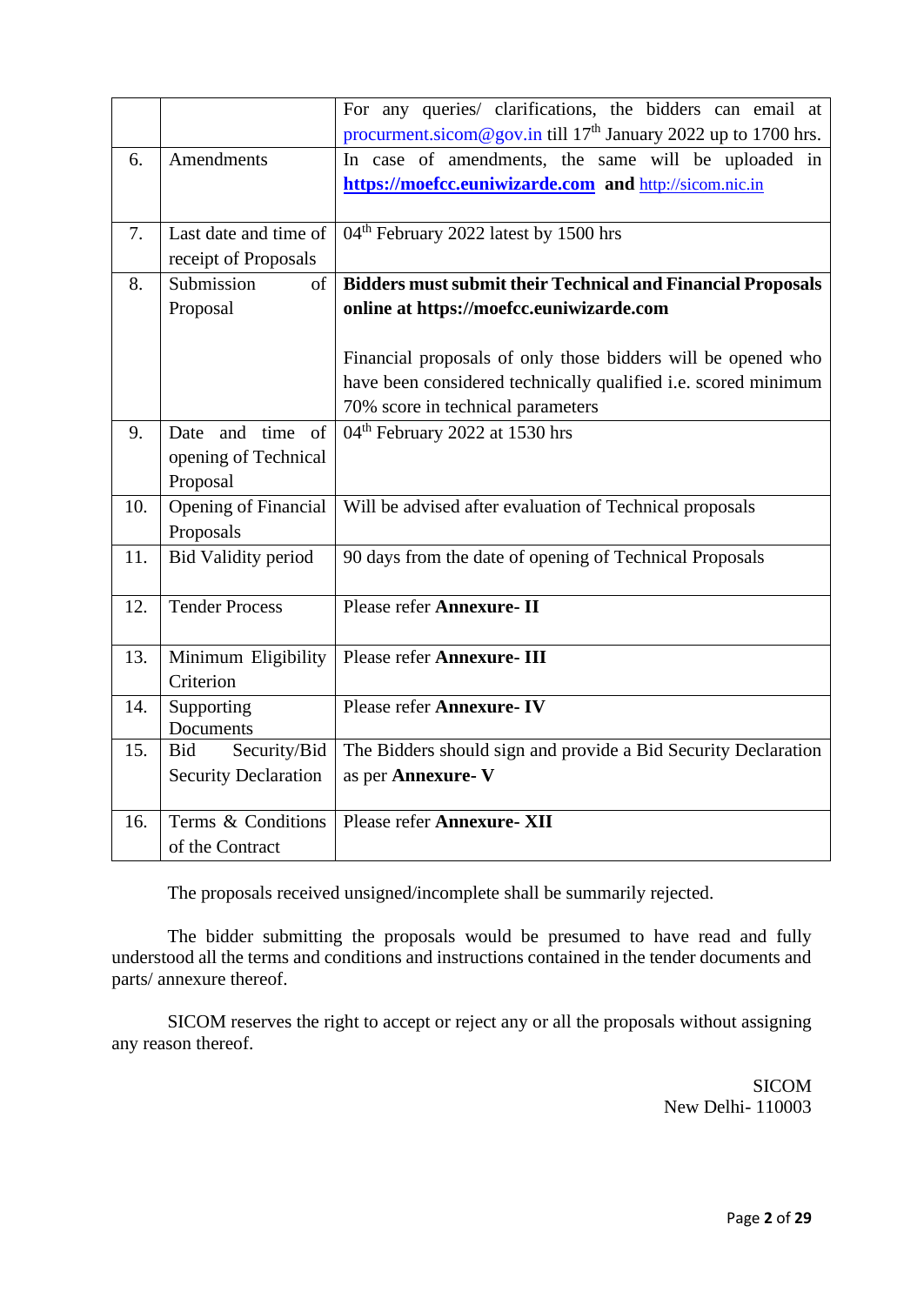# **Terms of Reference (ToRs)**

## **Background**

1. Society of Integrated Coastal Management (SICOM) has been established under the aegis of the Ministry of Environment, Forest and Climate Change (MoEFCC), Government of India with a vision for vibrant, healthy and resilient Coastal and Marine Environment for continuous and enhanced outflow of benefits to the Country and the Coastal Community. SICOM is the nodal agency for strategic planning, management, execution, monitoring and successful implementation of Integrated Coastal Zone Management (ICZM) practices across the country under National Coastal Management Program.

### **Objectives of the Assignment**

- 2. SICOM intends to hire a reputed/ experienced Print and Multimedia Agency to carry out the following services:
	- a) Production of High Quality video films (approx. 4 minutes each and suitable for Broadcast) and photography;
	- b) Photography;
	- c) Video shooting of Program/Event/Project Area;
	- d) Post- production Works;
	- e) Creating and designing of content and Printing of Newsletters, Annual Reports, Coffee Table Book, Success Stories etc. ; and
	- f) Designing the communication materials such as T-shirts, banners, certificates, standee, posters

#### **Scope of the assignment**

3. The details of the major activities are as appended below:

### **a) Production of High Quality Audio Video Film and Photographs**

The scope of this assignment is to create a short film of a duration of approximately 4 minutes in English that captures and promotes the Coastal areas. Further, the film will be to showcase the impact of interventions and the benefits to the Coastal Community. The target audience for this film will be decision makers at various levels in India and abroad.

The other details are as follows:

- $\triangleright$  Short Video Documentary 4 Minutes +/- 1 Minute
- $\triangleright$  Visualization Scripting Video shooting Voice-over Non-linear digital editing – graphics, special effects, titling, etc.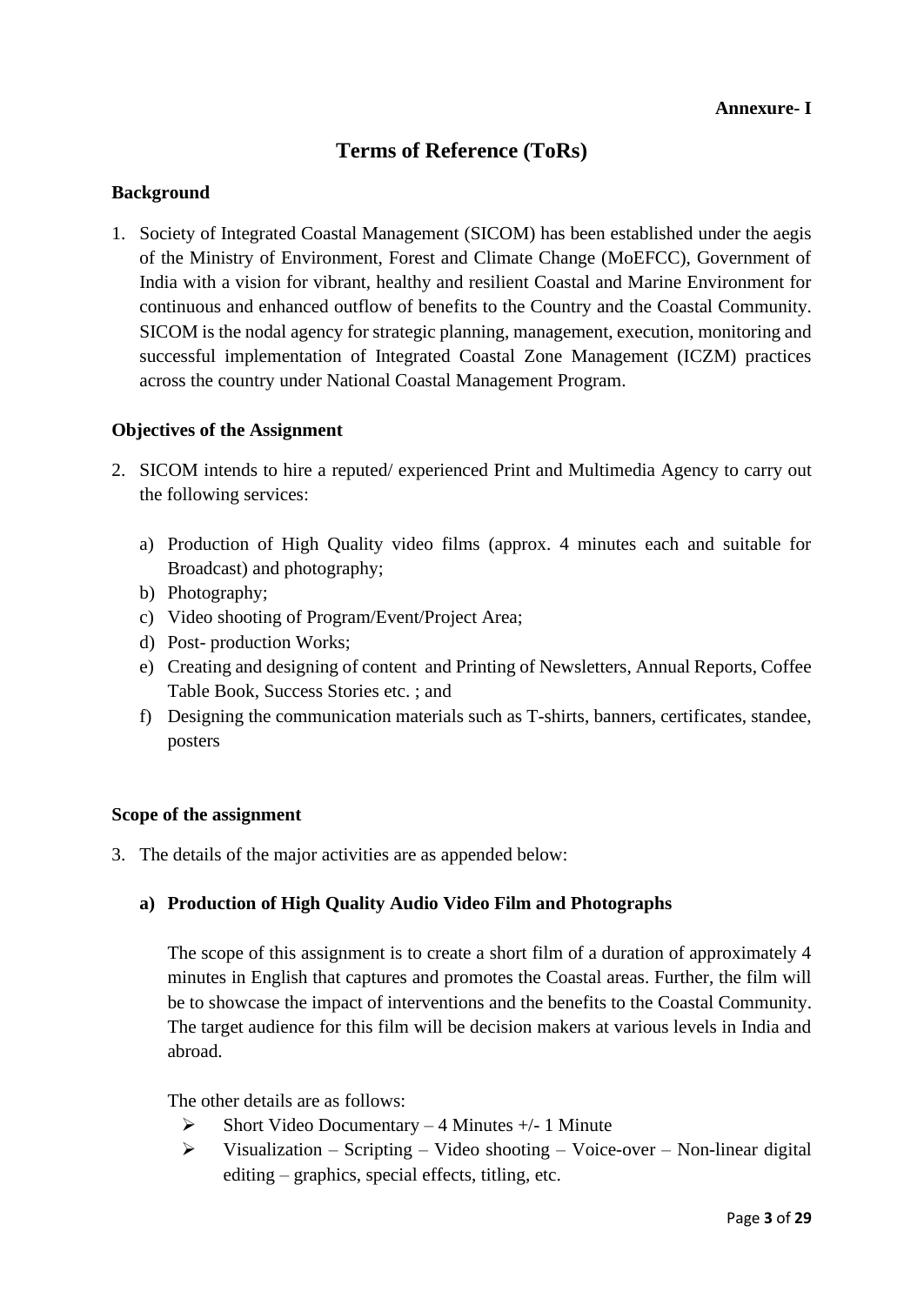- $\triangleright$  Format: full HD (1920×1080)
- $\triangleright$  Shooting Location Delhi and all coastal States/UTs
- $\triangleright$  Language English with English subtitle
- $\triangleright$  $2<sup>nd</sup>$  Language – Hindi or any other language (if required, at an extra cost of 20 per cent of the total cost of product/film)
- $\triangleright$  Deliverables The final film along with all the raw and draft videos generated during the project period in hard disk.
- ➢ Capturing high resolution photograph including underwater photographs
- ➢ Photographs in FHD resolution at least of 300 dpi
- $\triangleright$  Final Product 100 selected photos in soft copy and all non-selected photos in a separate folder in a Pen Drive/ Hard disk.
- $\triangleright$  Location Minimum one location. Further requirement of such location may increase on the instructions from SICOM.

The Agency will be responsible for procuring all the required and necessary shooting equipment for which no reimbursement will be made. However, the travelling, boarding and lodging facilities will be provided to the crew, to the extent of five crew (maximum). The Agency need to quote the price per movie considering the length of each movie as 4 minutes +/- 1 Minute. Further, the number of movies may increase or decrease as per the requirement of SICOM, which will be payable on pro- rata basis.

## **b) Photography**

The scope of this assignment is to capture high resolution photographs including underwater photography at project sites and/ or as instructed by SICOM office.

- ➢ Capturing high resolution photograph including underwater photographs
- $\triangleright$  Photographs in FHD resolution at least of 300 dpi
- $\triangleright$  Deliverables 100 selected photos in soft copy and all non-selected photos in a separate folder in a Pen Drive/ Hard disk.
- $\triangleright$  Location Minimum one location. Further requirement of such location may increase on the instructions from SICOM.

The Agency may quote their price per photograph considering that there will be an at least 100 photographs in a year. The cost should include manpower cost, equipment cost and other charges, if any. Further, the number of photographs may increase/decrease as per the requirement, which will be paid on pro- rata basis. The charges will be paid for all the selected photographs only which need to be submitted in soft copy to SICOM office. The photos not selected by SICOM will not be paid. They should be kept in a separate folder as instructed by SICOM. The Agency must ensure that the photographs taken under this project are not used for any other purpose without the prior approval of SICOM.

### **c) Video shooting of Program/Event/Project Area**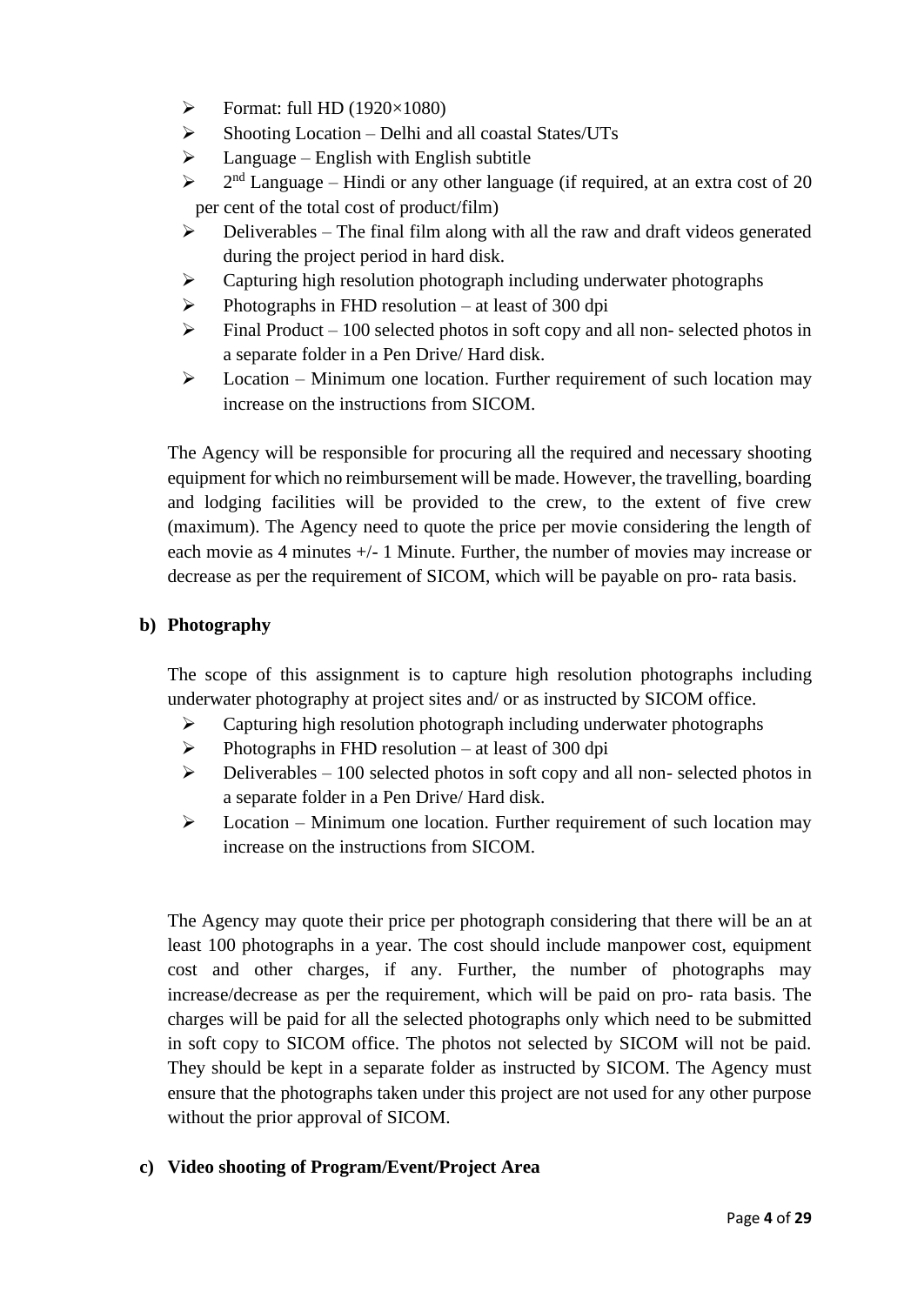The Agency will video shoot the events/programs on the instructions from SICOM as per the requirement.

- $\triangleright$  Engagement term Any project area or as instructed by SICOM minimum 2 days for each event.
- $\triangleright$  Deliverables Raw footage and a final cut-to-cut product/program report in a Hard disk.

The Agency will be responsible for procuring of all the shooting equipment and no reimbursement as such will be made for that. However, the travelling, boarding and lodging facilities will be provided to the crew, for a maximum of 3 officials per event, as per the norms of SICOM.

The Agency may quote their rates per event which will include manpower cost, equipment cost and other charges, if any. Further, the number of events may increase/decrease as per the requirement and will be payable on pro- rata basis.

## **d) Post- Production Works**

The Agency will do the post- production works of the events/programs as per the requirement stipulated by SICOM:

 $\triangleright$  Deliverables – Raw footage and a final cut-to-cut product in Hard disk.

The Agency may quote their price per event which will include all the costs. Further, the number of events may increase/decrease as per the requirement, which will be paid on pro- rata basis.

# **e) Creating and designing the content and Printing of Newsletters, Annual Reports, Coffee Table Book, Success Stories etc.**

The Agency will create and design the content in consultation with SICOM and print the following items:

- $\triangleright$  Newsletter Quarterly approximately 8 Pages (including Cover page) A4  $size - 140$ GSM
	- Content Development and Design in consultation with technical team of SICOM
	- Matters (Photos and Information) will be provided by SICOM
	- Deliverables– Newsletter in Pen Drive and printed copy approximately 100 Nos.
- $\triangleright$  Annual Report Approximately 40 Pages (including Cover page) A4 size 80GSM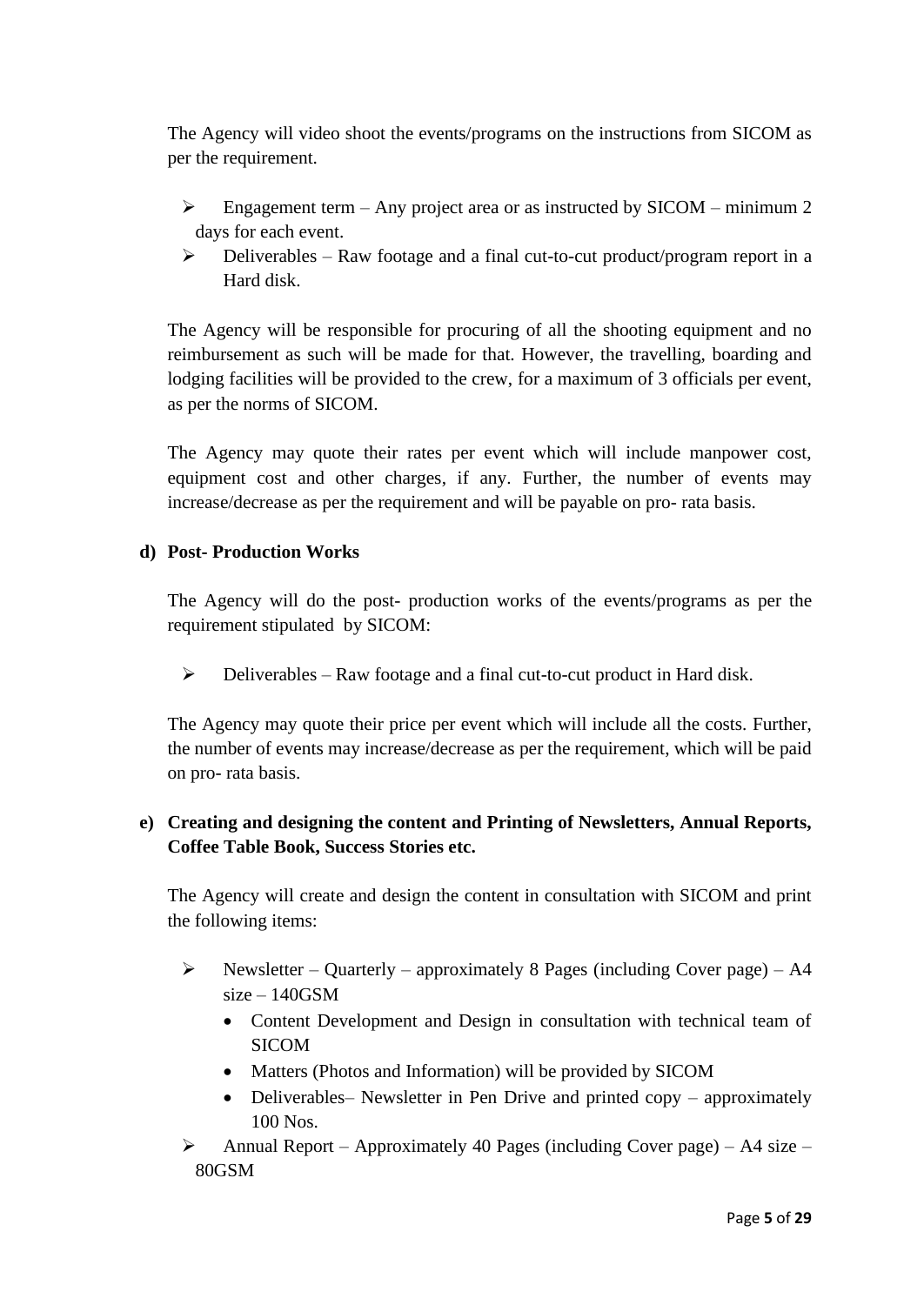- Content development and Design in consultation with technical team of SICOM
- Matters (Photos and Information) will be provided by SICOM
- Deliverables Annual Report in Pen Drive and printed copy approximately 100 Nos.
- $\triangleright$  Coffee Table Book Approximately 100 pages (Multi colour) A4 size 130 GSM
	- Content Development and Design in consultation with technical team of SICOM
	- Matters (Photos and Information) will be provided by SICOM
	- Deliverables A Coffee Table Book in Pen Drive and printed copy approximately 100 Nos.
- $\triangleright$  Success Stories Approximately 3 Folds (Multi colour) A5 size 170 GSM
	- Content development and Design in consultation with technical team of SICOM
	- Matters (Photos and Information) will be provided by SICOM
	- Deliverables Soft copy in Pen Drive and printed copy approximately 100 Nos.

## **Expectations from Agency**

- 4. The following expectations are desirable from Agency during the period of assignment:
	- a) Designing the communication materials such as T-shirts, banners, certificates, standee, posters
	- b) Support in preparing the material for Press Notes, Dignitaries speech, Tweets for Social Media Platforms etc.

**Note: The Client have the right to increase/decrease the no. of printed copies of the above documents. The Agency shall quote the rate on per copy basis. However, the required copies of each of the above documents are 100 Nos. approximately.** 

### **Deliverables**

5. The deliverables are as under:

| S.             | <b>Activity</b>                                 | <b>Duration/Units</b>             | <b>Deliverables</b>               |  |  |
|----------------|-------------------------------------------------|-----------------------------------|-----------------------------------|--|--|
| N <sub>0</sub> |                                                 |                                   |                                   |  |  |
| a)             | Production of Audio $\checkmark$ 4 Minutes (+/- |                                   | $\checkmark$ Approximately<br>two |  |  |
|                | and<br>Film<br>Video                            | Minute) per video                 | Videos per year and may           |  |  |
|                | Photographs                                     | $\checkmark$ Approximately<br>100 | increase/decrease and the         |  |  |
|                |                                                 | photos in a year and              | Cost will be paid on pro          |  |  |
|                |                                                 | may increase/decrease             | rata basis.                       |  |  |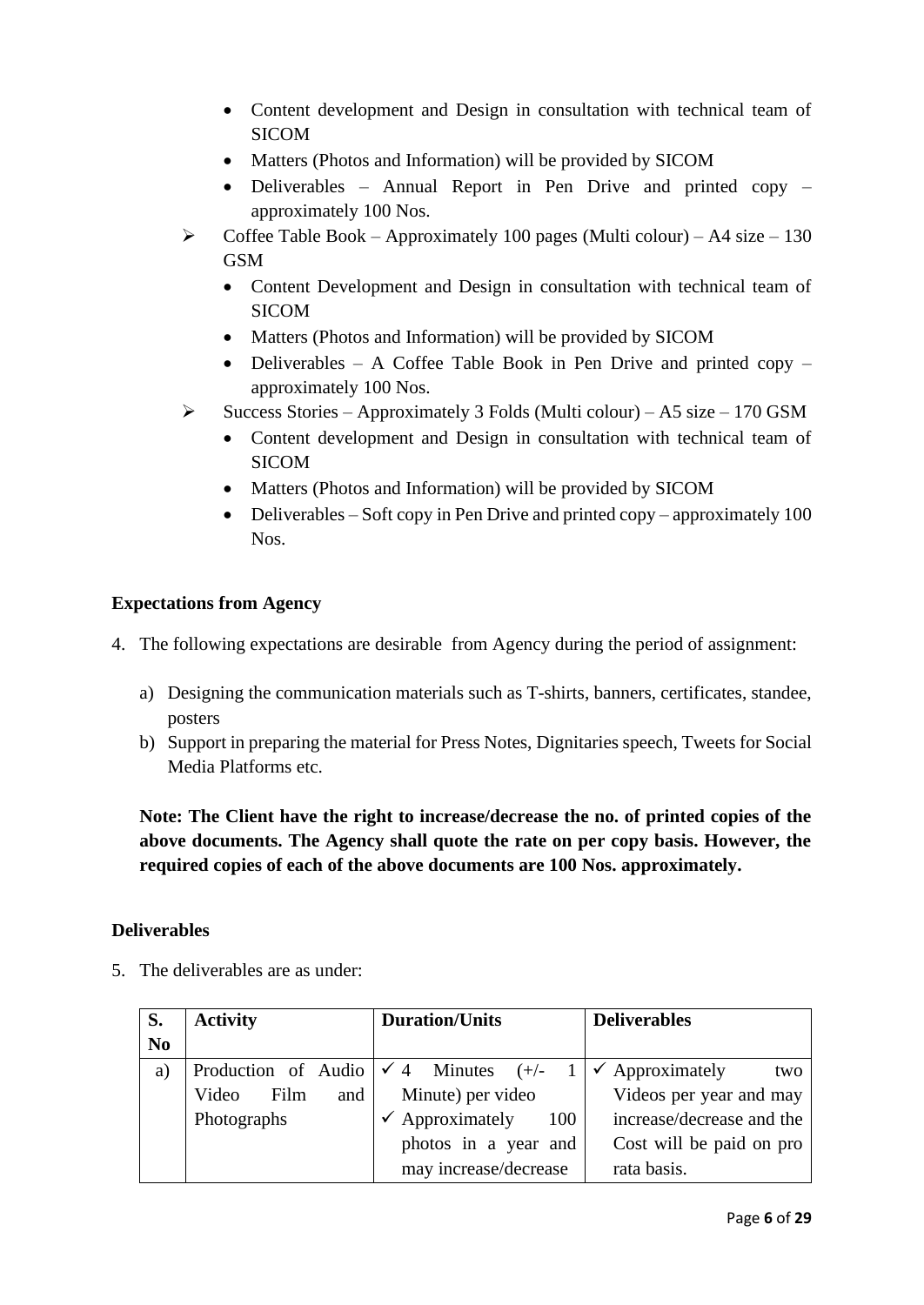|               |                                                                                                                                                                                           |                                                                                                           | requirement<br>$\sqrt{As}$<br>per<br>indicated                                                                                                            |
|---------------|-------------------------------------------------------------------------------------------------------------------------------------------------------------------------------------------|-----------------------------------------------------------------------------------------------------------|-----------------------------------------------------------------------------------------------------------------------------------------------------------|
| b)            | Photographs                                                                                                                                                                               | $\checkmark$ Approximately<br>100<br>photos in a year and<br>may increase/decrease                        | $\checkmark$ Quantity<br>may<br>increase/decrease<br>and<br>Cost will be paid on pro<br>rata basis.<br>$\checkmark$ As<br>per<br>requirement<br>indicated |
| $\mathbf{c})$ | Video<br>shooting<br>of<br>Program/Event/Project<br>Area                                                                                                                                  | Upto 8 hours per day                                                                                      | $\checkmark$ Quantity<br>may<br>increase/decrease<br>and<br>Cost will be paid on pro<br>rata basis                                                        |
| $\mathbf{d}$  | Production<br>Post-<br>works                                                                                                                                                              | minutes<br>5<br>movie<br>including voice over                                                             | requirement<br>As<br>per<br>indicated                                                                                                                     |
| e)            | Creating and designing<br>the<br>content<br>and<br>Printing of materials<br>$\checkmark$ Newsletters<br>✔ Annual Report<br>$\checkmark$ Coffee Table book<br>$\checkmark$ Success Stories | $\checkmark$ Quarterly<br>$\checkmark$ Yearly<br>$\checkmark$ Yearly<br>$\checkmark$ As and when required | requirement<br>As<br>per<br>indicated                                                                                                                     |
| f)            | Designing<br>the<br>communication<br>materials such as T-<br>shirts,<br>banners,<br>certificates,<br>standee,<br>posters                                                                  | Once in a quarter                                                                                         | requirement<br>As<br>per<br>indicated                                                                                                                     |

**Please note that no equipment shall be purchased under this contract. A soft copy of all the raw videos, photographs, final videos etc. generated during the shooting shall be submitted to the Client in a PEN DRIVE/ HARD DISK once that activity is over.** 

# **Requirements from Agency**

- 6. The requirement from Agency is as under:
	- a) Conceptualize and concretize the expectations of the project and develop the scenario, theme and the work schedule of film production in consultation with SICOM.
	- b) Review the progress of the activities at every step in consultation with SICOM.
	- c) The rough cut of every phase of the film should be provided to SICOM for their review and comments.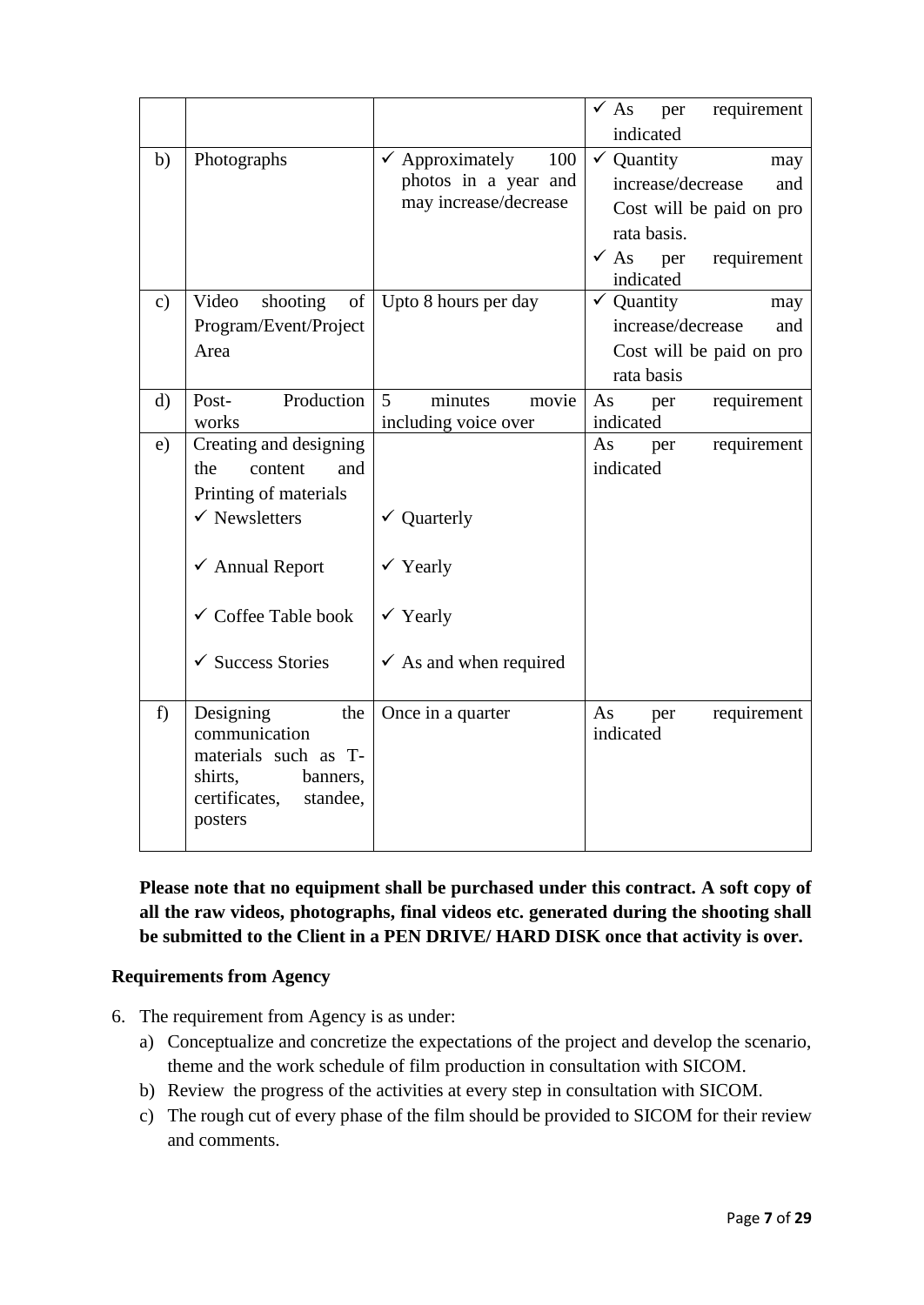- d) Ownership and broadcasting rights of the work in entirety lies with SICOM, and no work shall be used by the Agency for any other purpose. Violation of the same will lead to disciplinary action as deemed fit by SICOM.
- e) The quality of the film must be up of minimum standards of high definition quality of broadcasting standards.
- f) The Agency shall provide full production and a ready-to-air product, i.e. film, produce, edit, and provide music, voiceover to the movie and script and subtitle writing and translation to SICOM.

# **Client's Role**

- 7. The Client's Role is as under:
	- a) To provide the concept of the film to the Agency.
	- b) To provide inputs for the development of the script.
	- c) To review the script, storyboard and rough cuts of the film and provide inputs at every stage.
	- d) To facilitate the contact with the Government officials who will be interviewed for the film, if required.
	- e) To coordinate with the State Government officials and District officials to facilitate the selection of the locations of the shoot, if required.
	- f) To present at the location of the shoot for supervision and ensuring technical accuracy of the script, if needed.
	- g) To reserve the right to monitor the field through planned or sudden visits, periodic field reporting and scrutiny of the collected data
	- h) To provide the office space to agency professionals as on required basis.
	- i) To reimburse the travel expenditure as under-
		- Travel tickets:- To be booked by SICOM/ will be reimbursed as per actuals.
		- TA/DA:- INR 1,000/- per day per crew member.
		- Accommodation:- INR 5,000/- excluding taxes on twin sharing basis for crew members and INR 5,000/- excluding taxes for Crew head and Female member or as per actuals whichever is less on submission of bills. No advance will be provided and the amount will be reimbursed at the time of payment of that particular activity.

# **Equipment/ Facilities/ Manpower required for the Assignment**

- 8. The Agency should tentatively be equipped as well as have the following arrangements:
	- a) Project Study.
	- b) Concept Development.
	- c) Script Writing.
	- d) Visualisation.
	- e) Story Board.
	- f) Photography/ Videography/ Aerial Videography in HD Format.
	- g) Video Editing.
	- h) Graphics & Animation.
	- i) Composition.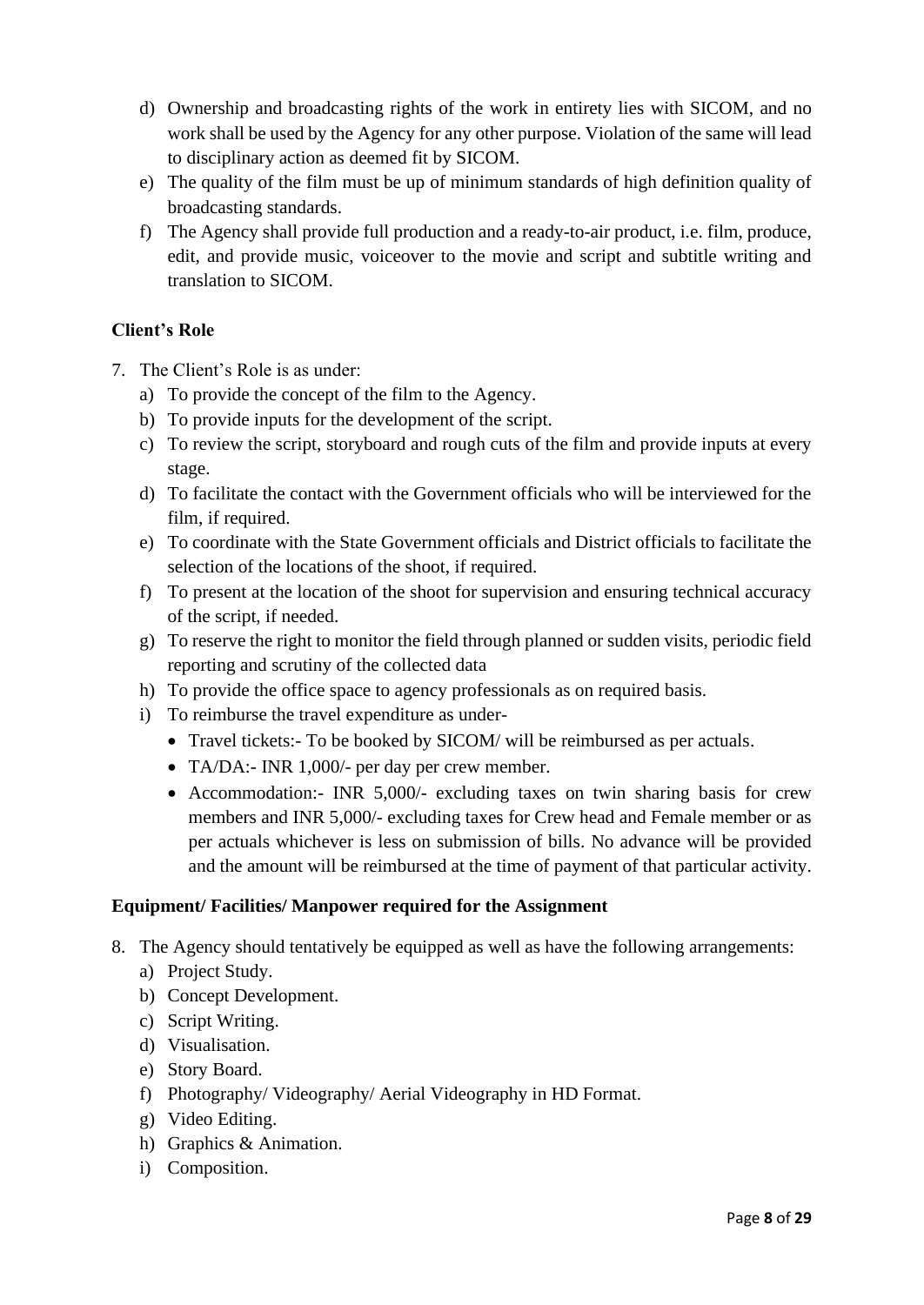- j) Voice Recording.
- k) Music and SFx.
- l) Voice over & corrections, if any after approval.
- m) Any other instruments like drone etc requires to produce high class short films.

# **Timelines**

9. The timelines for the assignment are as under:

| S.             | <b>Activity</b>                                                                                                                                                                                | <b>Timelines</b>                                                                                                                                                                                                   |
|----------------|------------------------------------------------------------------------------------------------------------------------------------------------------------------------------------------------|--------------------------------------------------------------------------------------------------------------------------------------------------------------------------------------------------------------------|
| N <sub>0</sub> |                                                                                                                                                                                                |                                                                                                                                                                                                                    |
| a)             | Production<br>of<br>Audio<br>Video<br>Film<br>and                                                                                                                                              | Concept Note within 10 days from the date of<br>$\bullet$<br>Order                                                                                                                                                 |
|                | Photography                                                                                                                                                                                    | First draft of the film within 30 days of approval<br>$\bullet$<br>of Concept Note/Final Script.<br>Final Film within 30 days of approval of draft<br>$\bullet$                                                    |
| b)             | Photography                                                                                                                                                                                    | Photographs should be submitted within 10 days<br>of completion of event                                                                                                                                           |
| $\mathbf{c})$  | shooting<br>of<br>Video<br>Program/Event/Project<br>Area                                                                                                                                       | Draft Final Film should be submitted within 20<br>$\bullet$<br>days of completion of the event.<br>Final Film after necessary changes to be<br>$\bullet$<br>submitted within 20 days from the date of<br>approval. |
| $\mathbf{d}$   | <b>Post-Production Works</b>                                                                                                                                                                   | Editing of already existing films with SICOM to<br>$\bullet$<br>be submitted within 20 days from the date of<br>handover.                                                                                          |
| e)             | Creating and designing of<br>content and printing of<br>materials<br>Newsletters<br>$\bullet$<br><b>Annual Report</b><br>Coffee Table book<br>$\bullet$<br><b>Success Stories</b><br>$\bullet$ | Draft printed materials shall be submitted within<br>15 days from the acceptance of assignment.<br>Final printed copy shall be submitted within 15<br>$\bullet$<br>days from the approval of the draft by SICOM    |
| f              | Designing<br>the<br>communication materials<br>such as T-shirts, banners,<br>certificates,<br>standee,<br>posters                                                                              | Sample design within 7 days from the date of<br>acceptance of order.<br>Final design within 7 days from the date of<br>approval.                                                                                   |

**Note: The Agency should be ready to deliver the assignment within a short time keeping in view the urgent requirement of SICOM.**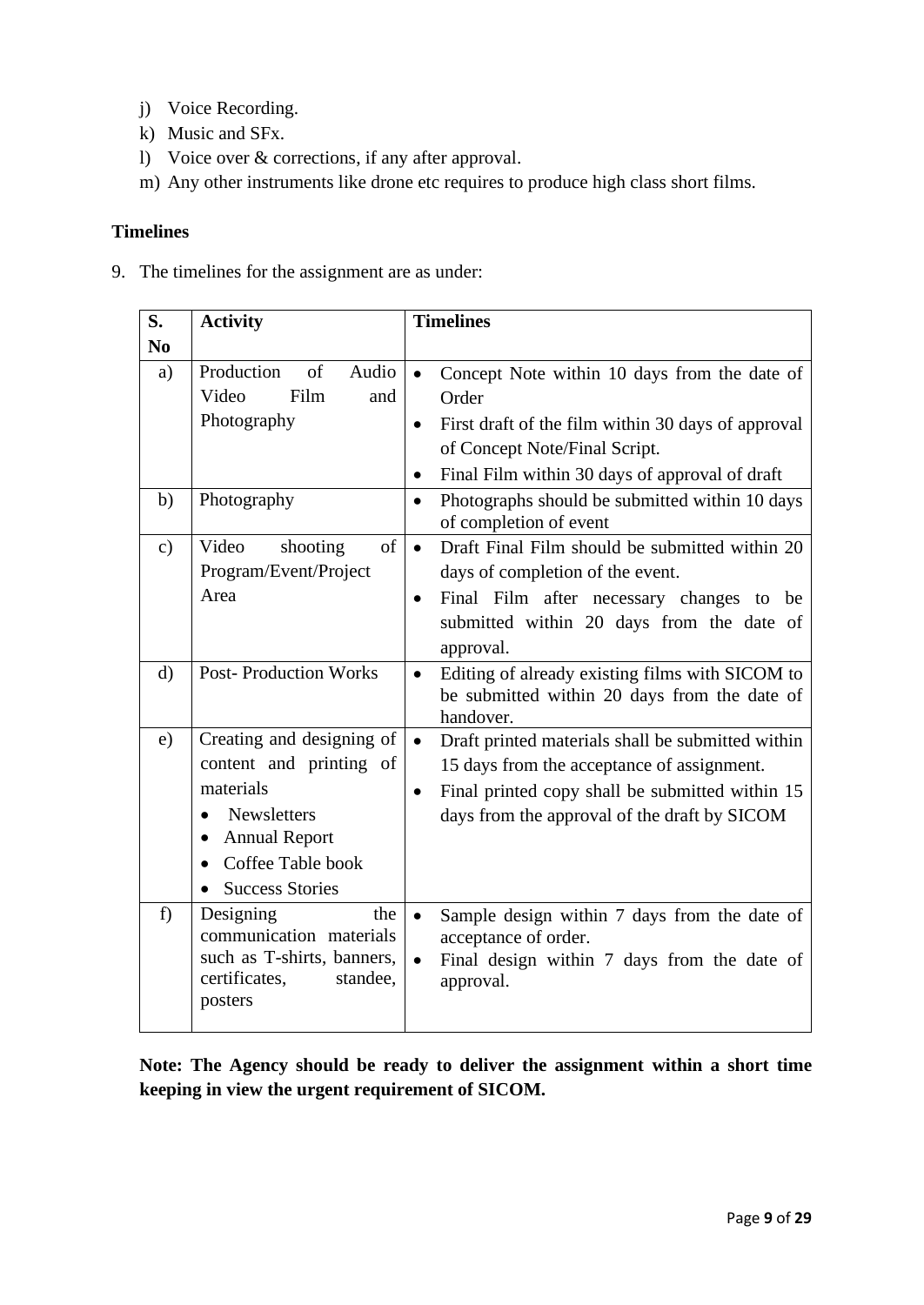# **Tender Process**

The tender will be processed following the two bid system. The technical proposal and the financial proposal should be submitted simultaneously online by the bidder.

- 1. **Technical Proposal:** The Technical proposal will contain the following:
	- a) Supporting Documents as per **Annexure- IV.**
	- b) The Bidders should sign and provide a Bid Security Declaration as per **Annexure- V.**
	- c) Undertaking by the Bidder regarding the suspension/blacklisting as per **Annexure- VI**.
	- d) An authorized representative of the bidder shall sign the original submission letters in the required format and shall initial all pages. The authorization shall be in the form of a written power of attorney as per **Annexure- VII**.
	- e) Declaration by the bidder as per **Annexure- VIII.**
	- f) Conflict of Interest Declaration as per **Annexure- X.**

**Price and other financial details must not be included in the technical proposal. In case the financial details are included in the technical proposal, the bid would be rejected.** 

**Note: Proposals will be rejected if the bidder fails to submit the required Bid Security Declaration along with the above certificates and documents.** 

- 2. **Financial Proposal:** The Financial proposal will contain the following:
	- a) The rate should be inclusive of all taxes payable and GST to be shown separately as per **Annexure- XI.**
	- b) For evaluation purpose, the financial proposals including GST shall be considered.
	- c) No deviation of conditions or for change of specifications or additional rate will be entertained at any stage.

### **EVALUATION OF PROPOSALS**

The total score is calculated by weighing the Technical and Financial scores and adding them as per the formula mentioned below. The Bidder with the **Most Advantageous Proposal, which is the Proposal that achieves the highest combined technical and financial scores**, will be awarded the Contract.

*The lowest evaluated Financial Proposal (Fm) is given the maximum financial score (Sf) of 100.*

*The formula for determining the financial scores (Sf) of all other Proposals is calculated as following:*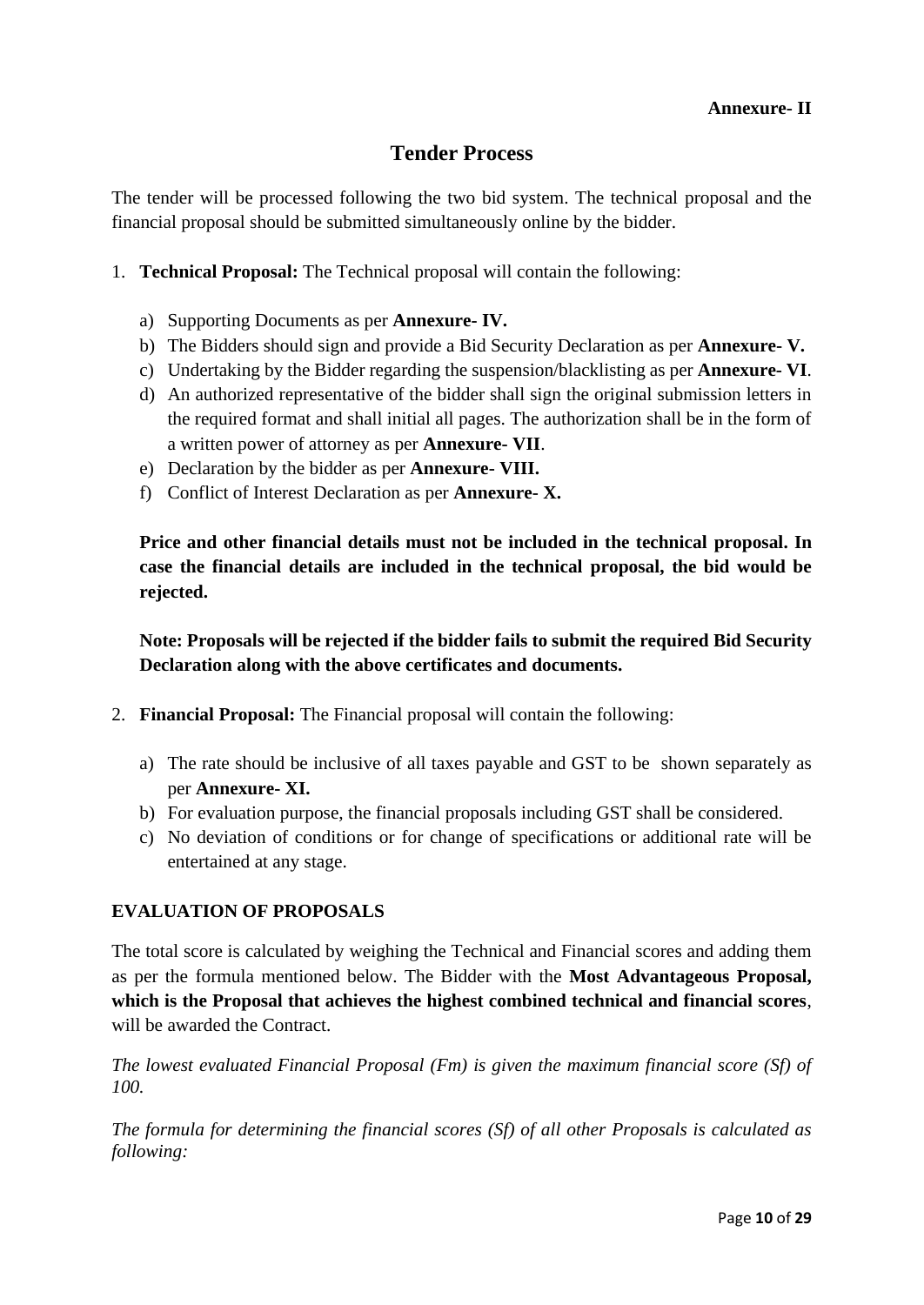*Sf = 100 x Fm/ F, in which "Sf" is the financial score, "Fm" is the lowest price, and "F" the price of the proposal under consideration.*

*The weights given to the Technical (T) and Financial (P) Proposals are: T = 70%, and P = 30%*

*Proposals are ranked according to their combined technical (St) and financial (Sf) scores using the weights (T = the weight given to the Technical Proposal; P = the weight given to the Financial Proposal;*  $T + P = 1$ *) as following:*  $S = St x T\% + Sfx P\%.$ 

*No correspondence with others shall be made.*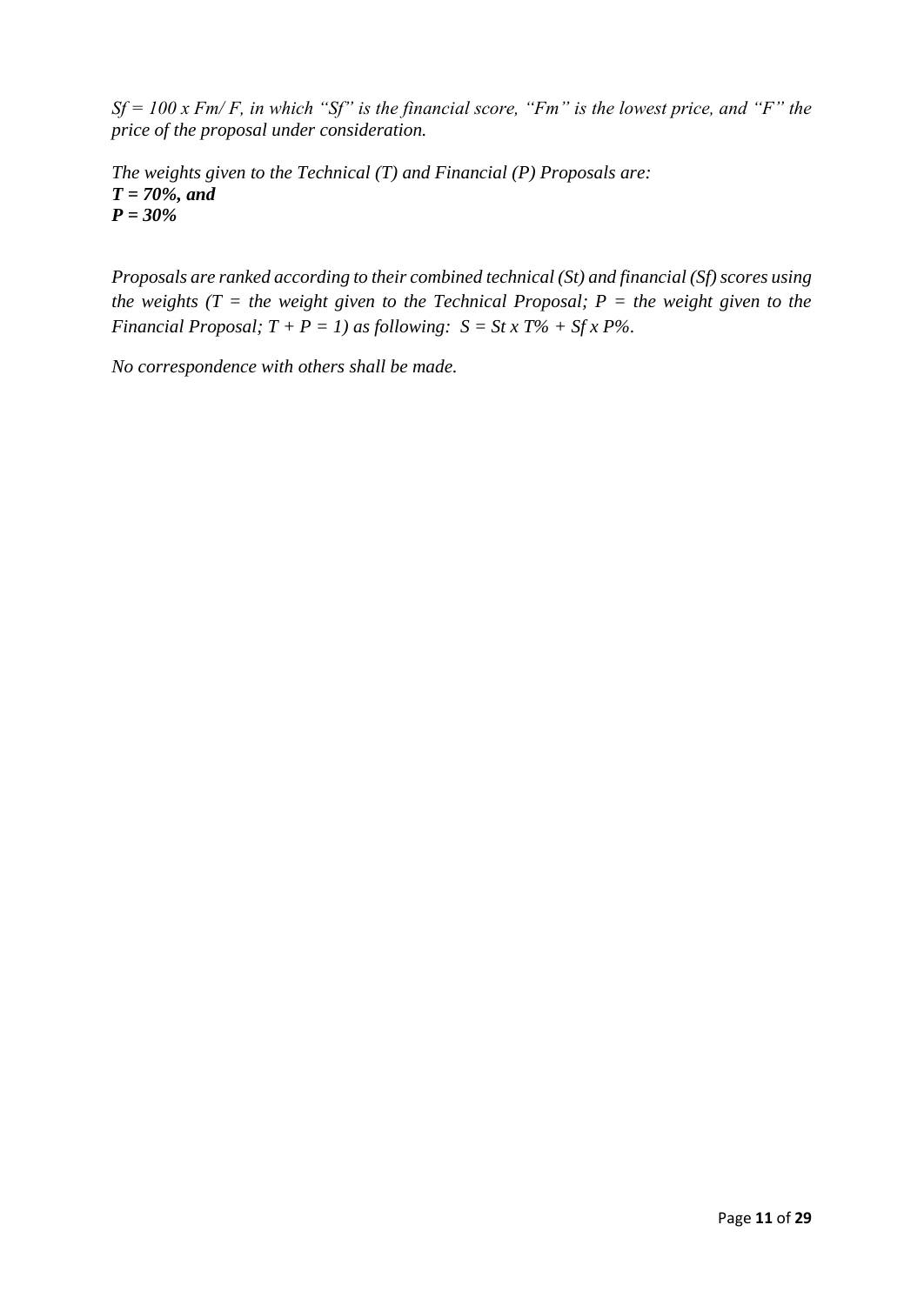# **Eligibility Criterion**

The following eligibility criterion is mandatory for shortlisting:

- 1. The bidder shall be a firm/entity incorporated/ registered under the Indian Companies Act 1956/ 2013; or established under the Indian Partnership Act; LLP Act, 2008; or established under Society Registration Act,1860, State Owned Enterprises. In case of partnership firm, a copy of the partnership deed, or General Power of Attorney should be furnished by all the partners admitting execution of the partnership deed or the general power of attorney.
- 2. The bidder must have a valid PAN and should be registered for GST.
- 3. The bidder should have been in operation for at least for the last 10 years.
- 4. The Bidder should sign and provide a Bid Security Declaration as per **Annexure- V**.
- 5. The bidder or its subsidiary or its parent company should not have been suspended/ debarred/ blacklisted by any Central / State Government / Public Sector Undertaking in India on the date of opening of technical proposal. Undertaking as per **Annexure- VI** shall be submitted.
- 6. Submission of Power of Attorney as per **Annexure- VII**.
- 7. The bidder should have a minimum average annual turnover of INR 40 Lakh (Rupees Forty Lakhs only) during the last three financial years i.e., year ending 2017-18, 2018-19, 2019-20. Audited balance sheet and Income statements should be submitted accordingly for the last three financial years.
- 8. The bidder must have successfully completed **similar services** during the last 5 financial years i.e. 2016-17, 2017-18, 2018-19, 2019-20 & 2020-21, should be either of the following:
	- a) Three similar completed services costing not less than INR 10,00,000/- (Rupees Ten Lakhs only) each

OR

b) Two similar completed services costing not less than INR 12,00,000/- (Rupees Twelve Lakhs only) each

OR

c) One similar completed service costing not less than INR 20,00,000/- (Rupees Twenty Lakhs only)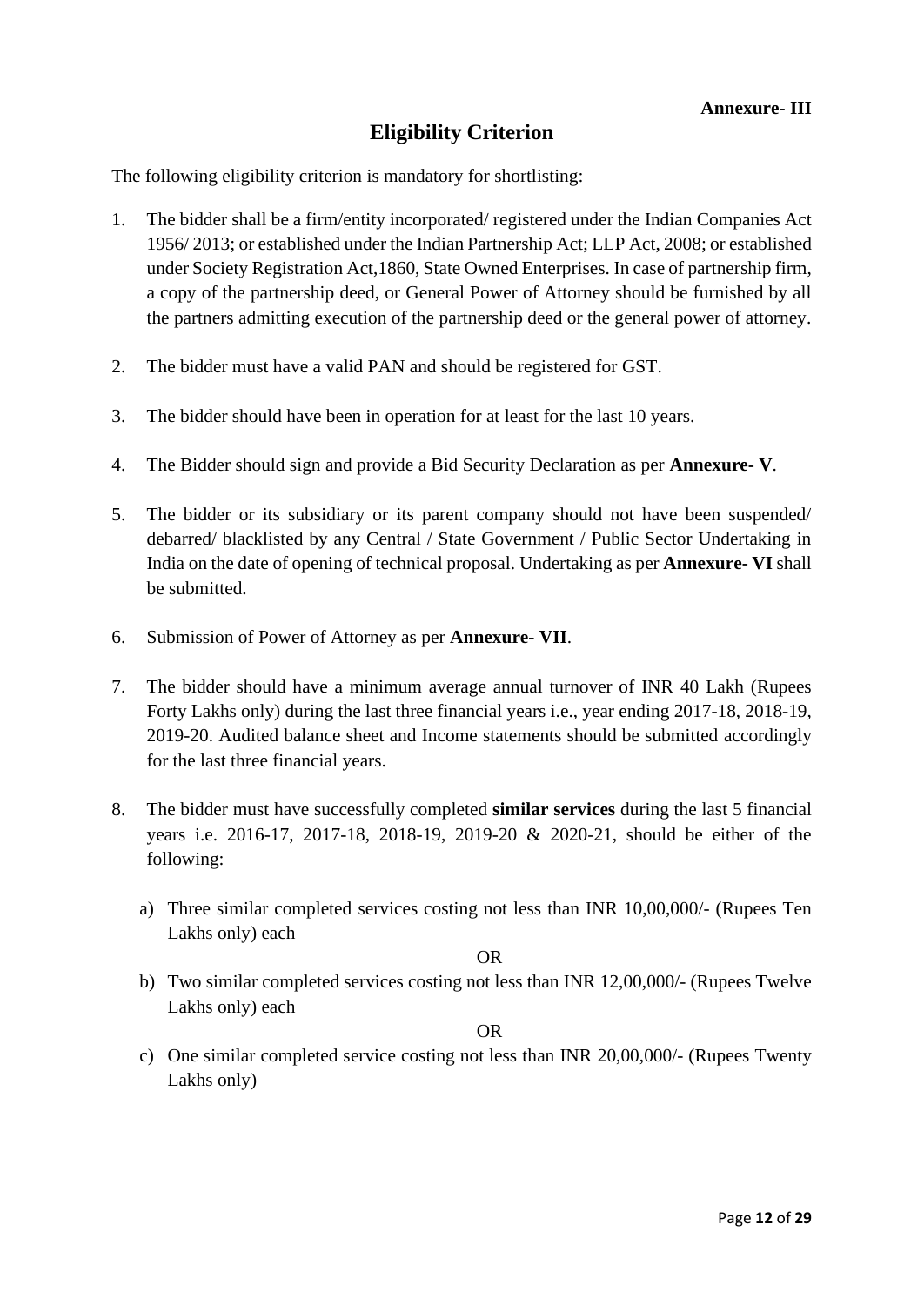9. Each responsive proposal, based on the above parameters, will be evaluated out of maximum of 100 marks as per following criteria:

| S.            | Criteria/sub-criteria                                                                                                                  | <b>Maximum</b> |
|---------------|----------------------------------------------------------------------------------------------------------------------------------------|----------------|
| No.           |                                                                                                                                        | Marks (out of  |
|               |                                                                                                                                        | 100)           |
| a)            | Multimedia Experience (Completed assignments for video film                                                                            | 48             |
|               | productions from Govt Bodies/ Reputed National or International<br>organizations during the last 5 financial years i.e. 2016-17, 2017- |                |
|               | 18, 2018-19, 2019-20 & 2020-21)- 8 Marks per assignment                                                                                |                |
|               |                                                                                                                                        |                |
|               | Note: Copy of Work Orders and Satisfactory Completion                                                                                  |                |
|               | Certificate shall be attached otherwise no number will be given                                                                        |                |
| b)            | Adequacy and quality of the proposed methodology, and work                                                                             | 10             |
|               | plan in responding to the Terms of Reference (ToRs)                                                                                    |                |
|               |                                                                                                                                        |                |
|               | Understanding of ToR- 2 Marks<br>$\bullet$                                                                                             |                |
|               | Acceptability and detailing of methodology-4 Marks<br>$\bullet$                                                                        |                |
|               | • Work Plan and any other innovation-4 Marks                                                                                           |                |
|               |                                                                                                                                        |                |
| $\mathbf{c})$ | i) Creativity, Design and Quality of Printed Copy as per ToR - 5                                                                       | 32             |
|               | sets of Printed Booklet as per Annexure X-16 Marks                                                                                     |                |
|               | ii) Quality of Video Films submitted through Web link/hyper link                                                                       |                |
|               | of works completed, related to events preferably in the field of                                                                       |                |
|               | Environment. The previous works should be for the last 5                                                                               |                |
|               | financial years i.e. 2016-17, 2017-18, 2018-19, 2019-20 &                                                                              |                |
|               | 2020-21-4 Marks per assignment and maximum upto 16                                                                                     |                |
|               | Note: The interested bidders should request Client at                                                                                  |                |
|               | $procurrent.sicom@gov.in$ to send the material in open file.                                                                           |                |
|               | Thereafter, the bidders will submit 5 sets of booklets (at Bidder's                                                                    |                |
|               | own cost) before the proposal submission date and time in HARD                                                                         |                |
|               | COPY through SPEED POST or BY HAND at the Client's                                                                                     |                |
|               | address mentioned. Any delay in receipt or non-submission of                                                                           |                |
|               | such booklets will result in rejection of the proposal. SICOM will<br>not be responsible for any delay. The bidder shall ensure and    |                |
|               | solely responsible for delivery of the materials.                                                                                      |                |
| d)            | Overall Financial strength of the Firm in terms of Annual average                                                                      | 10             |
|               | turnover during the last 3 Financial Years i.e. 2017-18, 2018-19                                                                       |                |
|               | & 2019-2020                                                                                                                            |                |
|               |                                                                                                                                        |                |
|               | Average annual turnover INR 40 Lakhs- 50 Lakhs during the                                                                              |                |
|               | last 3 FY-5 Marks                                                                                                                      |                |
|               | Average annual turnover of INR 50 Lakhs and above during<br>$\bullet$                                                                  |                |
|               | the last 3 FY-10 Marks                                                                                                                 |                |
|               | <b>Total Maximum Marks</b>                                                                                                             | <b>100</b>     |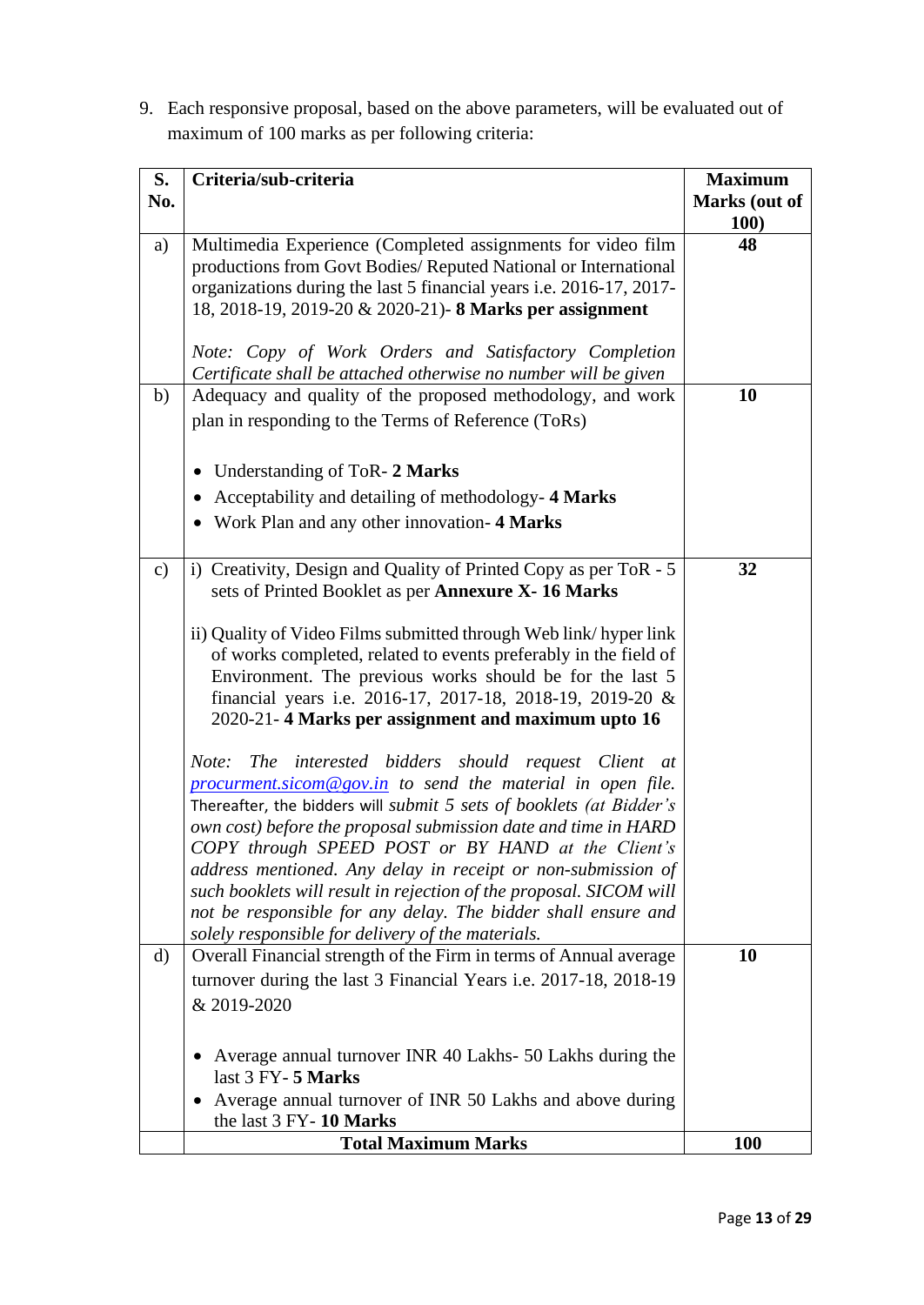- 10. Once the Firm meets the minimum criteria stipulated at paras 1 to 8 above, the proposals shall be evaluated strictly based on the substantive information/credentials/documentary evidence submitted by the Bidders in support of the information as indicated at para 9 above. The Bidder who secures a minimum of 70 marks out of 100 will be shortlisted for the next stage i.e. financial proposals. The Bidder with the **Most Advantageous Proposal i.e. the Proposal that achieves the highest combined technical and financial scores**, will be awarded the Contract.
- 11. The prior experience and prior turnover are exempted for Micro and Small Enterprises (MSEs) as defined in MSE Procurement Policy and Start-ups as defined by Department of Industrial Policy and Promotion. The eligibility criteria of 'Experience of firm' and 'prior turnover' as mentioned at Paras 3, 7 & 9 d) above are exempted for Micro and Small Enterprises (MSEs) as defined in MSE Procurement Policy and start-ups as defined by Department of Industrial Policy and Promotion. These firms will be given full marks for the above two parameters. In case of MSE/Start-ups, the bidder shall submit the requisite documents along with the Undertaking as per **Annexure- IX**.
- 12. Joint Ventures/ Consortiums are not allowed to participate under this assignment.
- 13. In case any abnormally Low Bid is received, SICOM may reject the Proposal.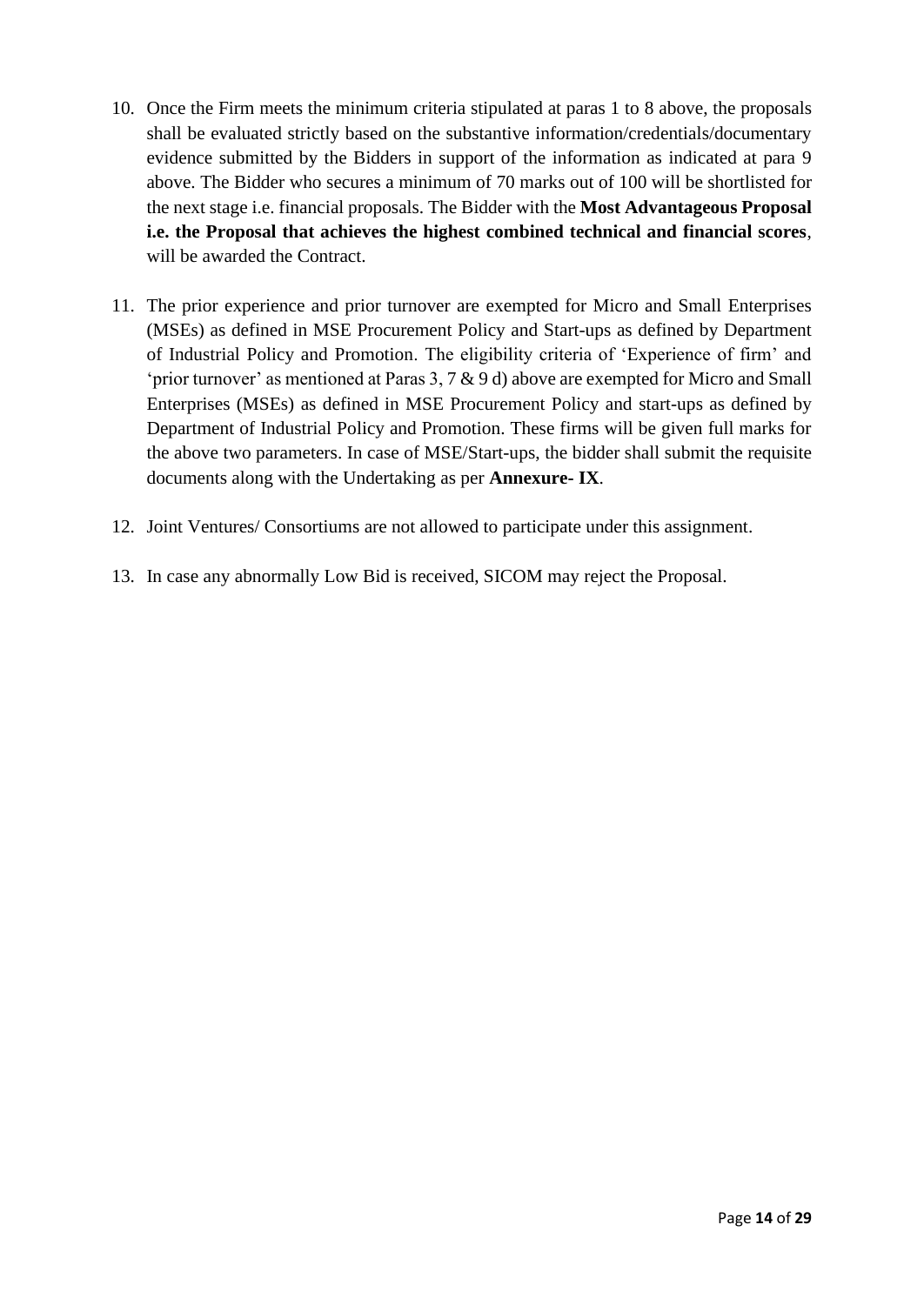# **Annexure- IV**

# **Supporting Documents**

| S.  | <b>Technical Eligibility Criteria</b>                 | <b>Supporting Documents</b>                       | Page |
|-----|-------------------------------------------------------|---------------------------------------------------|------|
| No. |                                                       |                                                   | No.  |
| 1.  | The bidder shall be a firm/entity must be             | Certificate of Incorporation /                    |      |
|     | incorporated/ registered under the Indian             | Certificate of registration. In                   |      |
|     | Companies Act 1956/2013; or established               | case of partnership firm, a                       |      |
|     | under the Indian Partnership Act; LLP Act,            | copy of the partnership deed                      |      |
|     | established<br>2008;<br>under<br>Society<br><b>or</b> | or General Power of Attorney                      |      |
|     | Registration<br>Act, 1860,<br>Owned<br><b>State</b>   | should be furnished by all the                    |      |
|     | Enterprises                                           | partners admitting execution                      |      |
|     |                                                       | of the partnership deed or the                    |      |
|     |                                                       | general power of attorney                         |      |
| 2.  | Name of the Organization/ Firms with full             | Details as stated should be                       |      |
|     | address with pin code, Phone No, Fax No,              | submitted on the bidders letter                   |      |
|     | email etc. along with the name of the                 | head.                                             |      |
|     | Proprietor/Partners / Directors                       |                                                   |      |
| 3.  | PAN Card                                              | Self-Attested copy                                |      |
| 4.  | Bidder should be registered with GST                  | Certified<br>of<br>the<br>copy                    |      |
|     |                                                       | registration                                      |      |
| 5.  | The bidder should have been in operation for          | Certificate of Incorporation                      |      |
|     | at least 10 years                                     |                                                   |      |
|     |                                                       | In case of MSE & startups, a                      |      |
|     |                                                       | copy of valid registration                        |      |
|     |                                                       | certificate/Udyog<br>Aadhaar                      |      |
|     |                                                       | Memorandum<br>and<br>other                        |      |
|     |                                                       | mandatory documents as per                        |      |
|     |                                                       | GFR 2017 shall be enclosed,                       |      |
|     |                                                       | failing which their tender will                   |      |
|     |                                                       | liable<br>be<br>be<br>to                          |      |
|     |                                                       | ignored/rejected.<br>Also                         |      |
|     |                                                       | Undertaking<br>as<br>per                          |      |
|     |                                                       | <b>Annexure-</b><br>$\mathbf{IX}$<br>shall<br>be  |      |
|     |                                                       | submitted                                         |      |
| 6.  | The bidder or its subsidiary or its parent            | Undertaking<br>as<br>per                          |      |
|     | company should not have been suspended/               | <b>Annexure- VI</b>                               |      |
|     | debarred/ blacklisted by any Central / State          |                                                   |      |
|     | Government / Public Sector Undertaking in             |                                                   |      |
| 7.  | India on the date of opening of technical bid         |                                                   |      |
|     | Power of Attorney                                     | As per Annexure- VII<br>Audited balance sheet and |      |
| 8.  | The bidder should have a minimum average              |                                                   |      |
|     | annual turnover of INR 40 Lakh (Rupees                | Income statements should be                       |      |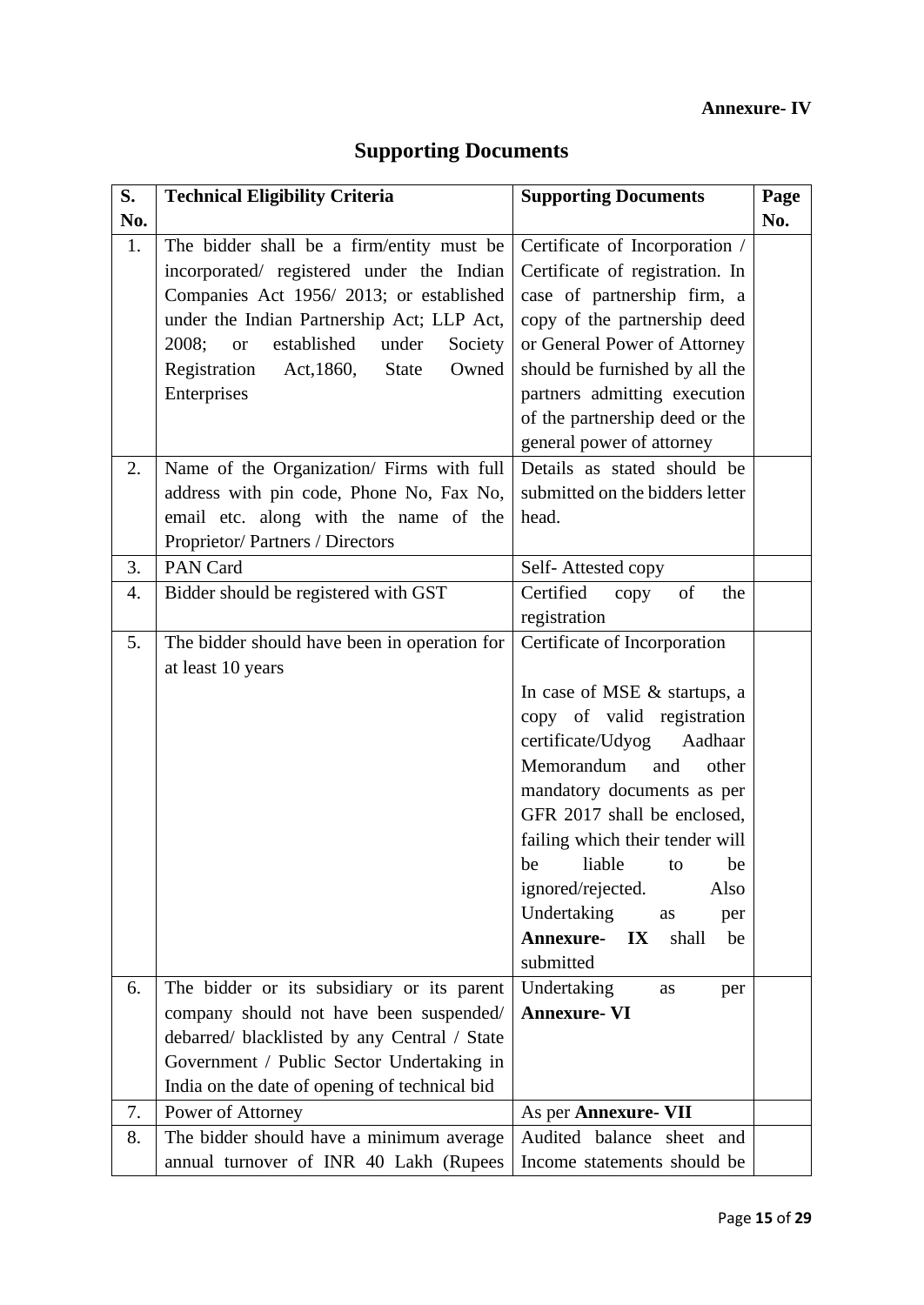|     | Forty Lakhs only) during the last three                       | submitted accordingly for the             |  |
|-----|---------------------------------------------------------------|-------------------------------------------|--|
|     | financial years i.e. year ending 2017-18,                     | three<br>financial<br>years,<br><b>as</b> |  |
|     | 2018-19, 2019-20                                              | required                                  |  |
|     |                                                               |                                           |  |
|     |                                                               | In case of MSE & startups, a              |  |
|     |                                                               |                                           |  |
|     |                                                               | copy of valid registration                |  |
|     |                                                               | certificate/Udyog<br>Aadhaar              |  |
|     |                                                               | Memorandum<br>and<br>other                |  |
|     |                                                               | mandatory documents as per                |  |
|     |                                                               | GFR 2017 shall be enclosed,               |  |
|     |                                                               | failing which their tender will           |  |
|     |                                                               |                                           |  |
|     |                                                               | liable<br>be<br>be<br>to                  |  |
|     |                                                               | ignored/rejected.<br>Also                 |  |
|     |                                                               | Undertaking<br>as<br>per                  |  |
|     |                                                               | Annexure- IX shall<br>be                  |  |
|     |                                                               | submitted                                 |  |
| 9.  | The bidder must have successfully completed                   | Copy of Work orders and                   |  |
|     |                                                               |                                           |  |
|     | similar services during the last 5 financial                  | Completion Certificates shall             |  |
|     | years i.e. 2016-17, 2017-18, 2018-19, 2019-                   | be submitted                              |  |
|     | 20 & 2020-21, should be either of the                         |                                           |  |
|     | following:                                                    |                                           |  |
|     |                                                               |                                           |  |
|     | Three similar completed services costing not                  |                                           |  |
|     |                                                               |                                           |  |
|     | less than INR 10,00,000/- (Rupees Ten Lakhs                   |                                           |  |
|     | only) each                                                    |                                           |  |
|     | <b>OR</b>                                                     |                                           |  |
|     | Two similar completed services costing not                    |                                           |  |
|     | less than INR 12,00,000/- (Rupees Twelve                      |                                           |  |
|     | Lakhs only) each                                              |                                           |  |
|     |                                                               |                                           |  |
|     | <b>OR</b>                                                     |                                           |  |
|     | One similar completed service costing not less                |                                           |  |
|     | than INR 20,00,000/- (Rupees Twenty Lakhs                     |                                           |  |
|     | only)                                                         |                                           |  |
|     |                                                               |                                           |  |
| 10. | <b>Bid</b><br><b>Bidders</b><br>should<br>Security<br>provide | Declaration as per Annexure-              |  |
|     | Declaration                                                   | $\mathbf{V}$                              |  |
|     |                                                               |                                           |  |
| 11. | Undertaking by the Bidder                                     | Declaration as per <b>Annexure-</b>       |  |
|     |                                                               | <b>VIII</b>                               |  |
| 12. | <b>Conflict of Interest Declaration</b>                       | Declaration as per <b>Annexure-</b>       |  |
|     |                                                               | $\mathbf X$                               |  |
| 13. | Print and Multimedia Experience (Completed                    | Copy of Work Orders and                   |  |
|     | assignments for video film productions from                   | Satisfactory<br>Completion                |  |
|     | Bodies/<br>Reputed<br>National<br>Govt<br><b>or</b>           | Certificate shall be submitted            |  |
|     | International organizations during the last 5                 |                                           |  |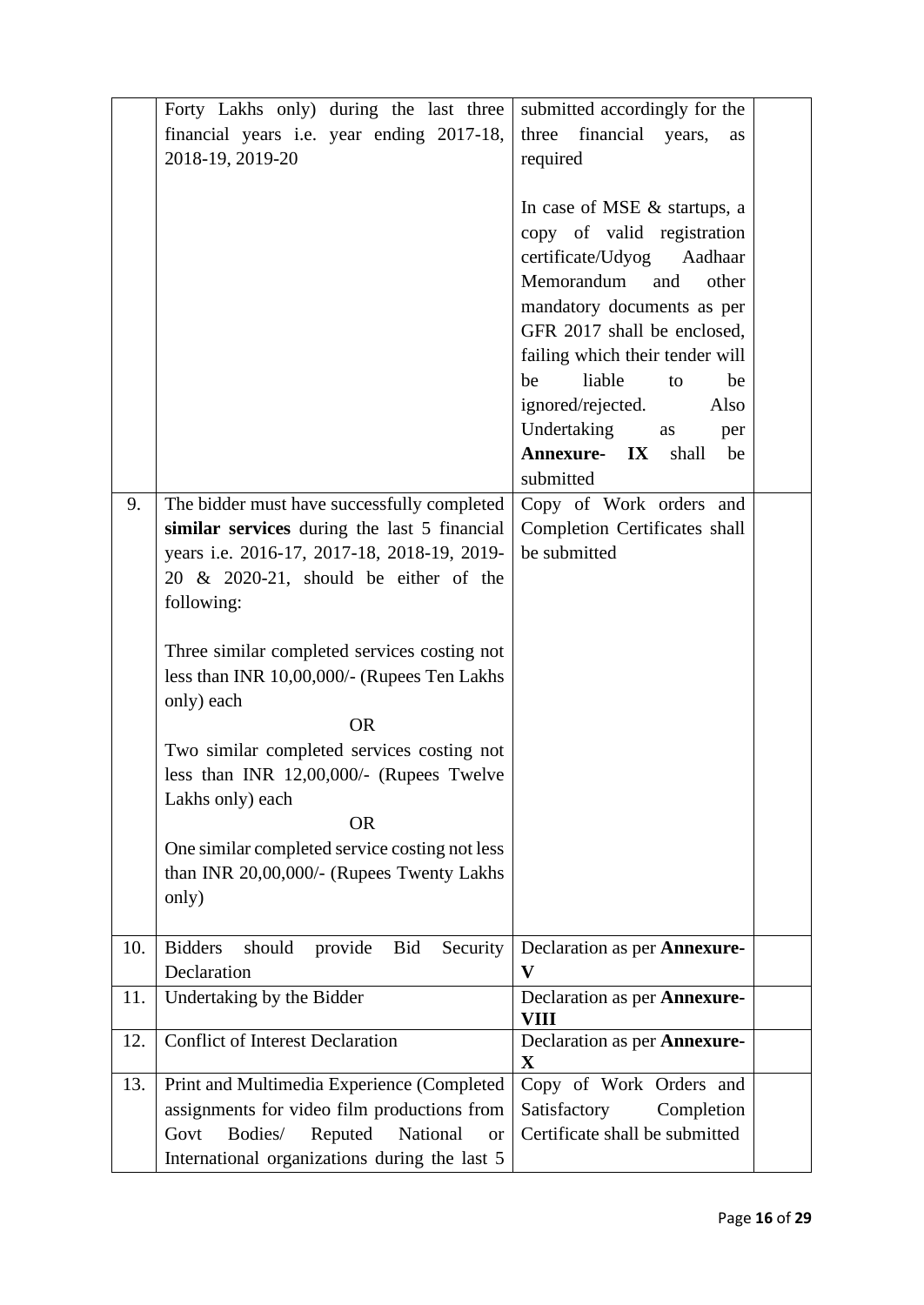|     | financial years i.e. 2016-17, 2017-18, 2018-                                                                                                                                                                                                                |                                                                                                                                                                                                                                                                                |  |
|-----|-------------------------------------------------------------------------------------------------------------------------------------------------------------------------------------------------------------------------------------------------------------|--------------------------------------------------------------------------------------------------------------------------------------------------------------------------------------------------------------------------------------------------------------------------------|--|
|     | 19, 2019-20 & 2020-21)                                                                                                                                                                                                                                      |                                                                                                                                                                                                                                                                                |  |
|     |                                                                                                                                                                                                                                                             |                                                                                                                                                                                                                                                                                |  |
| 14. | Adequacy and quality of the proposed<br>methodology, and work plan in responding to<br>the Terms of Reference (ToRs)<br>Understanding of ToR<br>Acceptability<br>of<br>and<br>detailing<br>$\bullet$<br>methodology<br>• Work Plan and any other innovation | The agency will submit the<br>following documents:<br>- Agency's understanding of<br>TOR and Approach for the<br>work<br>- Methodology to carry out the<br>assignment<br>- Work Plan & Tentative<br>Schedule for the assignment<br>- Any innovation suggested by<br>the agency |  |
| 15. | 5 sets of printed booklet                                                                                                                                                                                                                                   | Hard Copy to be submitted at<br>Office<br>address<br>through<br>SPEED POST/hand<br>before<br>the last date of submission of<br>The<br>proposals.<br>interested<br>shall<br>bidder<br>the<br>request<br>material by sending a mail on<br>procurment.sicom@gov.in                |  |
| 16. | The bidder should provide a web link/ hyper<br>link of their previous works related to video<br>films of events preferably in the Environment.<br>The previous works should be since 2016 till<br>date                                                      | Indicate web link/hyper link                                                                                                                                                                                                                                                   |  |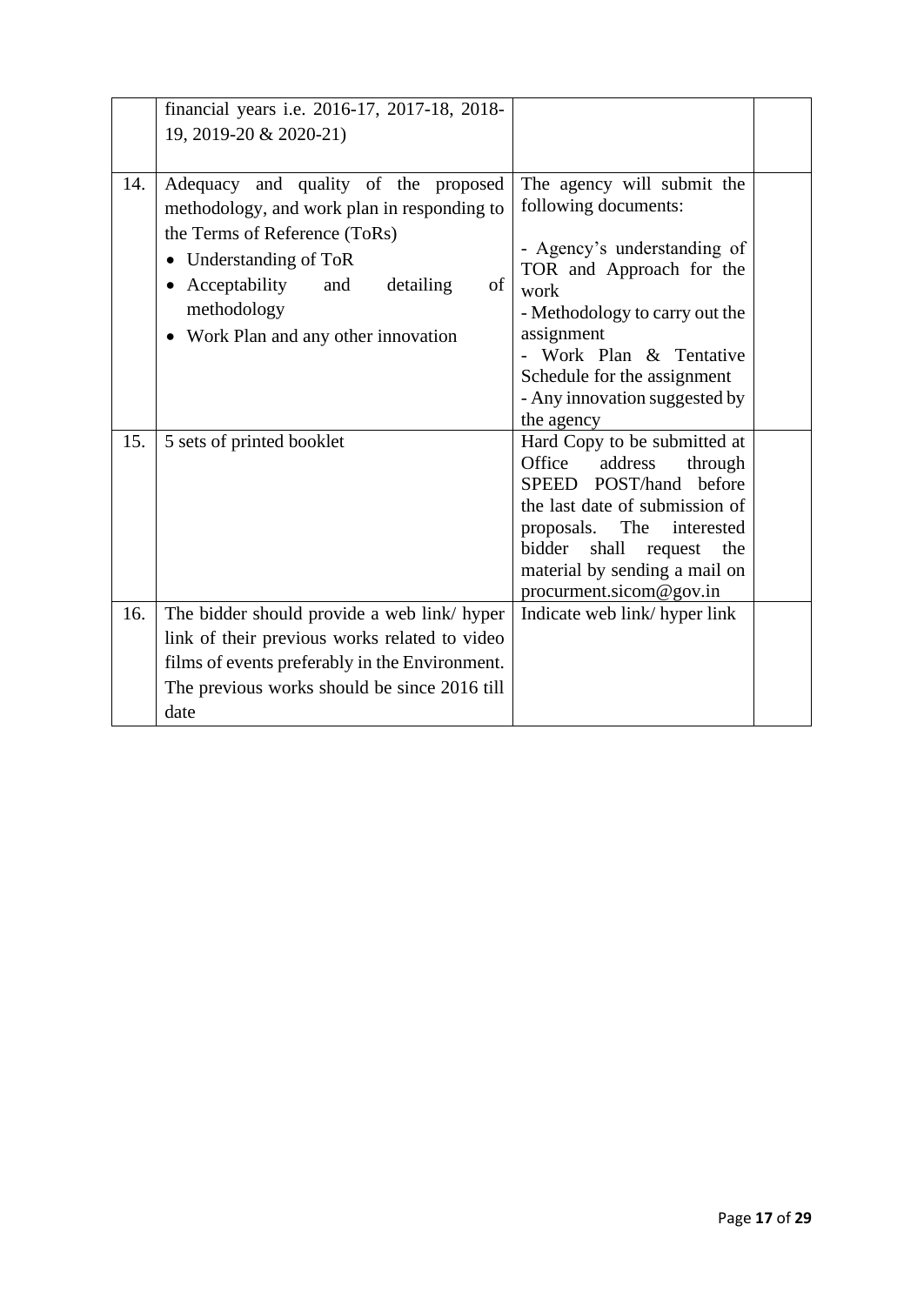### **Annexure- V**

# **Bid Security Declaration**

(on Letter Head)

**Ref. No.:** *[insert: title and ref. number]*

**To:** *[insert: name and address of Client]*

We, the undersigned, declare that:

We understand that, according to your conditions, bids must be supported by a Bid Security Declaration.

We accept that we, and in the case of a Joint Venture all partners to it, will automatically be suspended from being eligible for participating in bidding for any contract with you for the period of time of 24 months*,* in case of, and starting from the date of, breaching our obligation(s) under the bidding conditions due to:

- (a) withdrawing our bid, or any part of our bid, during the period of bid validity of 90 days or any extension of the period of bid validity which we subsequently agreed to; or
- (b) having been notified of the acceptance of our bid by you during the period of bid validity, (i) failing or refusing to execute the Contract Agreement, or (ii) failing or refusing to furnish the performance security, if required, in accordance with the Instructions to Bidders.

We understand this Bid Security Declaration shall expire if we are not the successful Bidder, upon the earlier of (i) our receipt of your notification to us of the name of the successful Bidder; or (ii) twenty-eight days after the expiration of the period of bid validity.

If the submission of alternative bids was permitted, and in case we did submit one or more alternative bids, this Bid Security Declaration applies to these parts of our bid as well.

**Signed:** *[insert: signature of person whose name and capacity are shown below]* **Name:** *[insert: name of person signing the Bid Security Declaration],* in the capacity of *[insert: legal capacity of person signing the Bid Security Declaration]* Duly authorized to sign the bid for and on behalf of: *[insert: name of Bidder]* **Dated** on \_\_\_\_\_\_\_\_\_\_\_\_ day of \_\_\_\_\_\_\_\_\_\_\_\_\_\_\_\_\_\_, 2021 *[add Corporate Seal (where appropriate)]*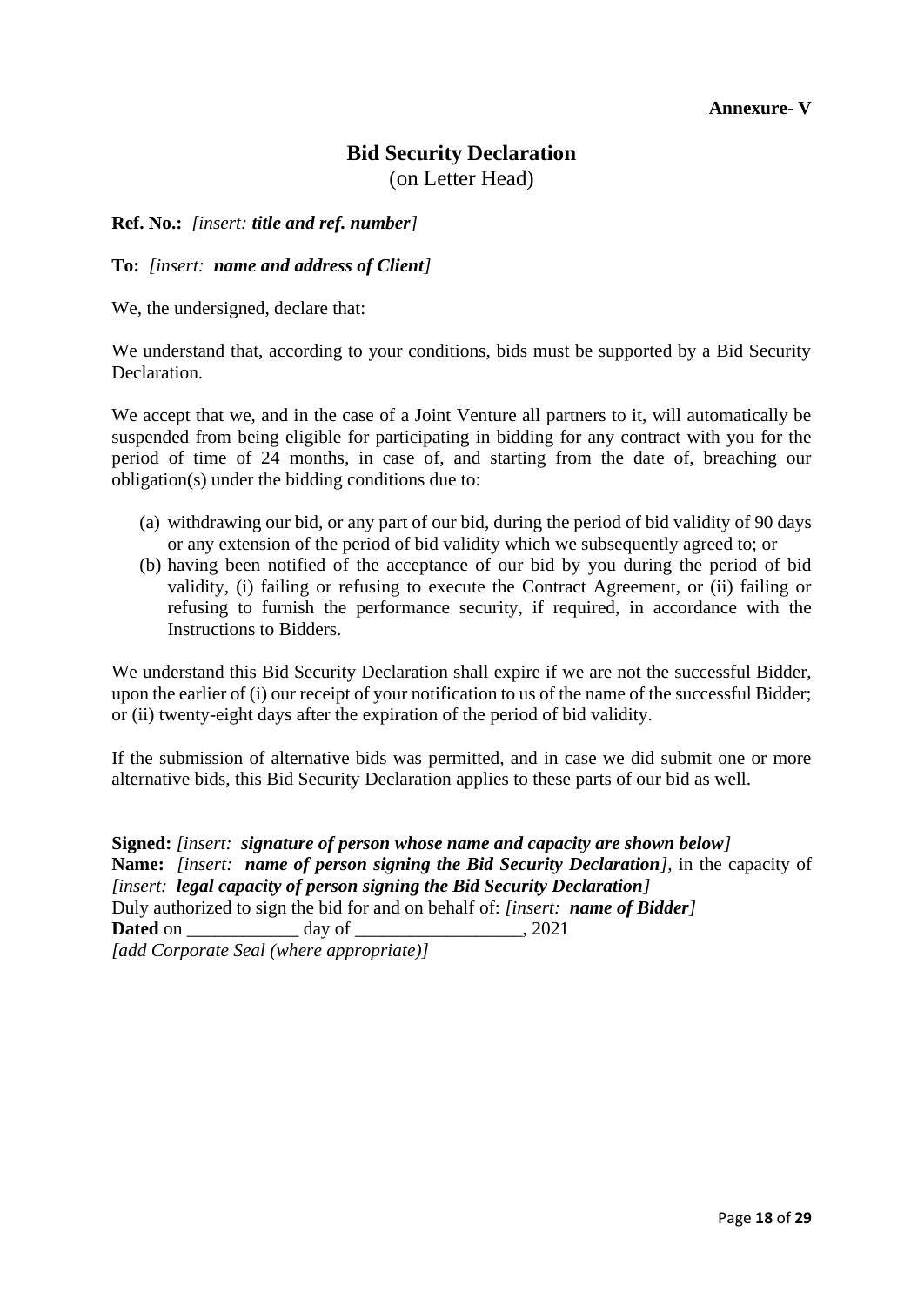# **Undertaking**

(on Letter Head)

| $\mathbf{L}$ |  |  | son/daughter of                                                                            | resident of |  |         |
|--------------|--|--|--------------------------------------------------------------------------------------------|-------------|--|---------|
|              |  |  | solemnly undertake that I am an authorized signatory of M/s                                |             |  | insert) |
|              |  |  | name of the company with full address) and I hereby undertake that we, our subsidiary/ our |             |  |         |
|              |  |  | parent company, have not been suspended debarred blacklisted by                            |             |  | any     |
|              |  |  | Ministry/Department/Organization/PSUs on the date of opening of technical proposal.        |             |  |         |

Name: \_\_\_\_\_\_\_\_\_\_\_\_\_\_\_\_\_\_

| Signature: |  |
|------------|--|
|------------|--|

Mobile Number: \_\_\_\_\_\_\_\_\_\_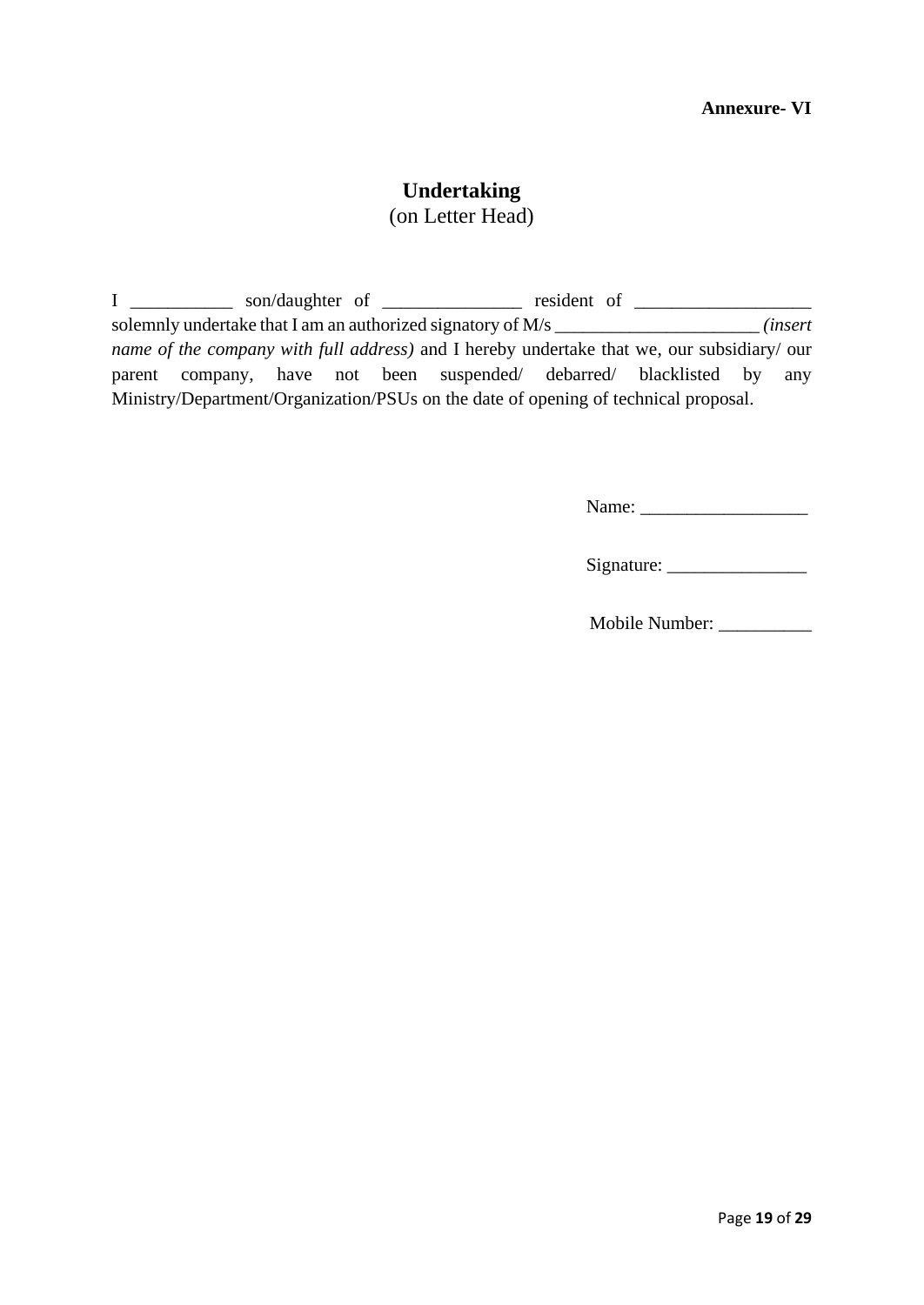# **Power of Attorney** (On Letter Head)

We (name of the company and address of the registered office) do hereby appoint and authorize Mr./ Ms. (full name and residential address) who is presently employed with us and holding the position of the position of the position of the do in our name and on our behalf, all such acts, deeds and things necessary in connection with or incidental to our bid document for **\_\_\_\_\_\_\_\_\_\_\_\_\_\_\_\_\_\_\_\_\_\_\_**, including signing and submission of all documents and providing information/ responses to SICOM in all matters in connection with our bid.

We hereby agree to ratify all acts, deeds and things lawfully done by our said ------------------------------pursuant to this Power of Attorney and that all acts, deeds and things done by him/her shall and shall always be deemed to have been done by us.

Dated day of 2021

For

(Signature)

(Name, Designation and Address) Accepted

(Signature)

(Name, Title and Address of the Authorized Person) Date

**Note:** The mode of execution of the Power of Attorney should be in accordance with the procedure, if any, laid down by the applicable law and the charter documents of the executants and when it is so required the same should be under common seal affixed in accordance with the required procedure. In addition, wherever required, the bidder should submit for verification the extract of the charter documents and documents such as a resolution / power of attorney in favour of the person executing this Power of Attorney for the delegation of power hereunder on behalf of the bidder.

In case the bid is signed by an authorized Director / Partner or Proprietor of the bidder, a certified copy of the appropriate resolution / document conveying such authority may be enclosed in lieu of the Power of Attorney.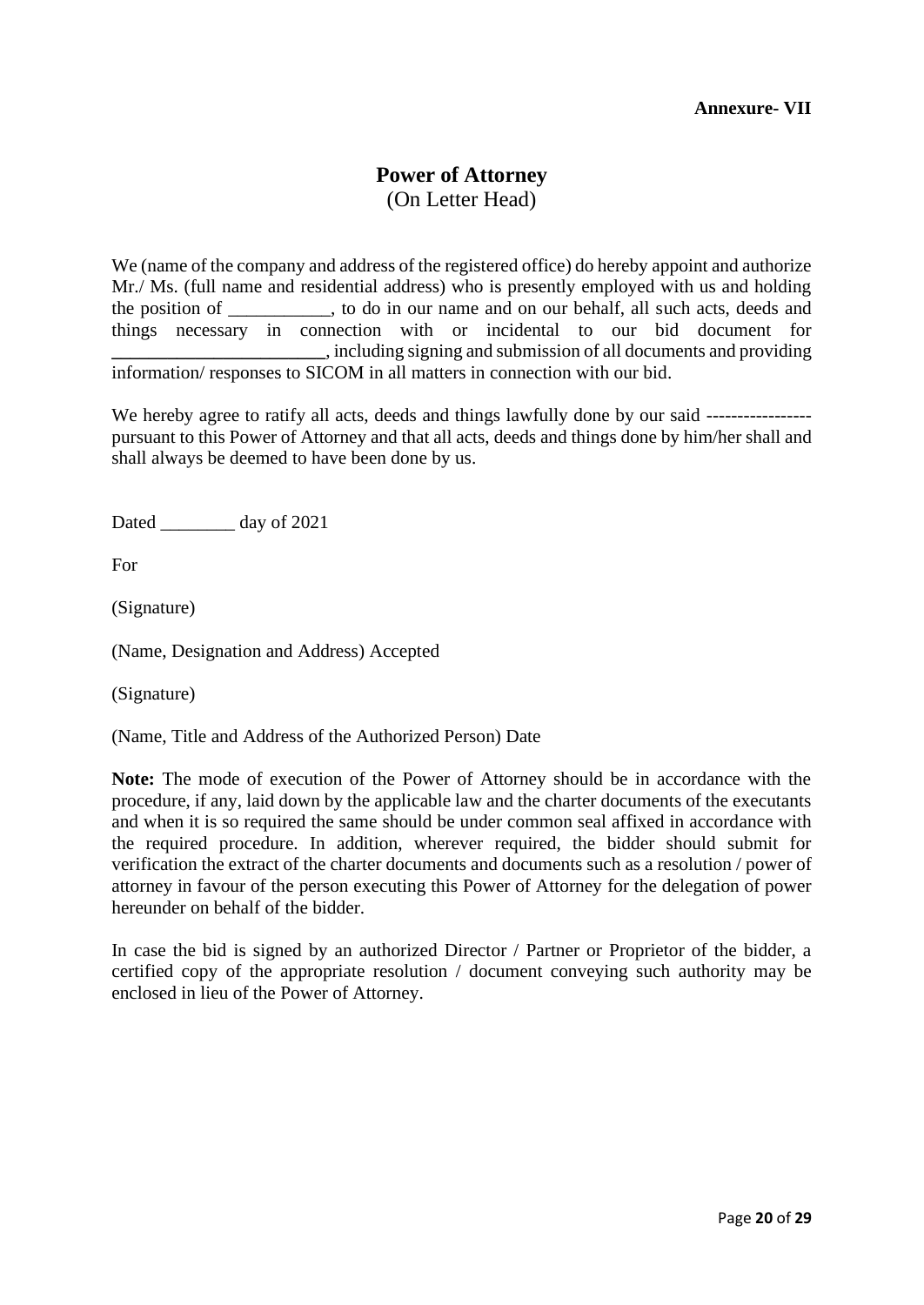# **Declaration by Bidder**  (On Letter Head)

- a) I/ We read and understood all the conditions and requirements in the tender document for Hiring of Print and Multimedia Agency.
- b) I/ We hereby certify that all the information furnished above are true to my knowledge. I have no objection to SICOM verifying any or all the information furnished in this document with the concerned authorities, if necessary.
- c) In the event of any information or statement being found to be incorrect in any way and at any time, the same be construed to be a misrepresentation, enabling SICOM to avoid/ cancel any resultant contract and forfeit the Performance Security.
- d) I / we further undertake that as and when called upon by the SICOM for inspection, to produce original (s) of the documents of which copies have been attached hereto.
- e) The bid is valid till 90 days from the date of opening of Technical proposal.
- f) It is certified that I/ we have not been debarred or blacklisted from participation in Government tenders at the time of submission of this tender.
- g) I/ We also certify that, I/ We have understood all the terms and conditions indicated in the tender document and hereby accept the same completely and unconditionally.

Date

Signature of Bidder/Authorized signatory

Name of the Bidder

Seal of the Bidder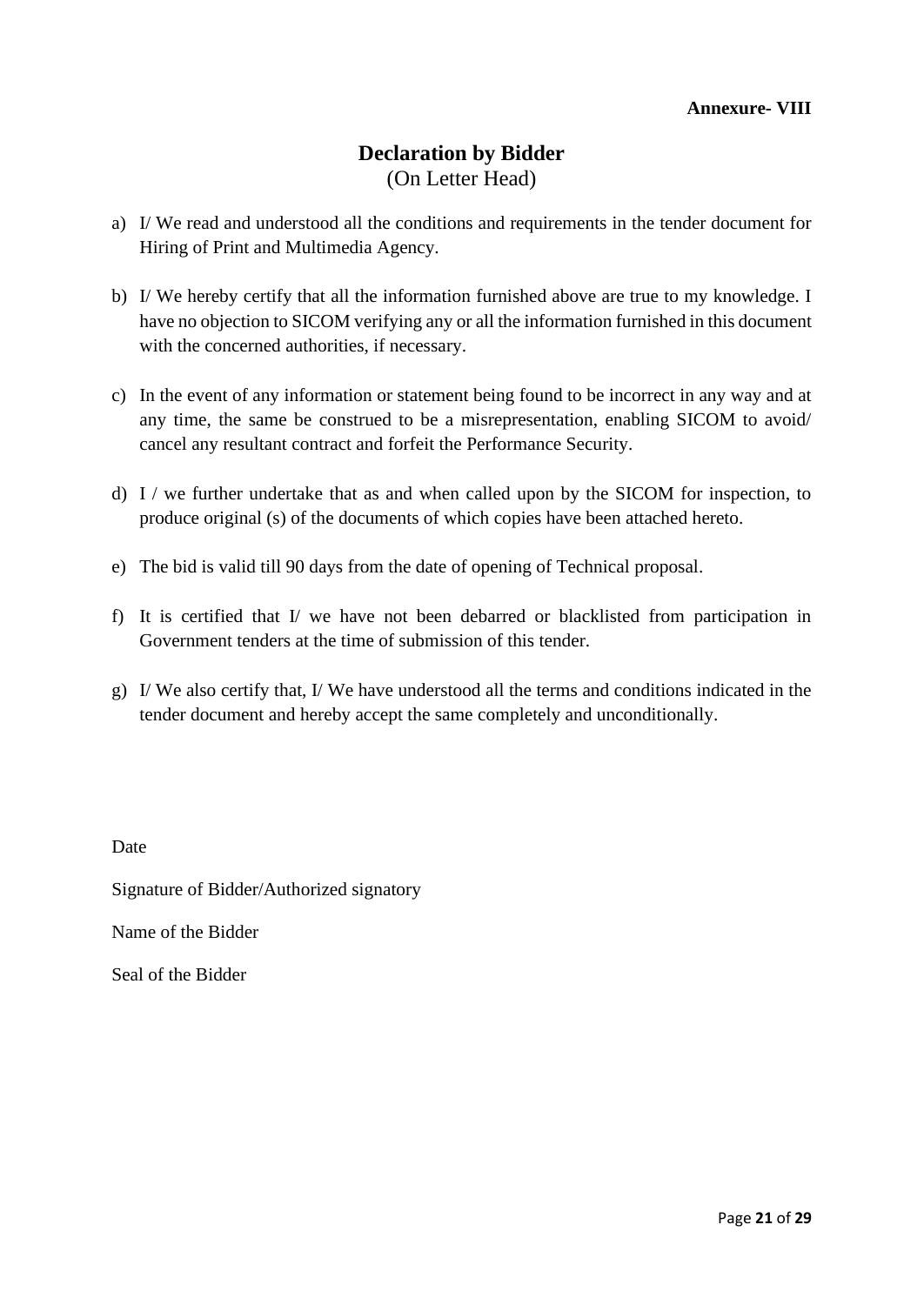### **Annexure- IX**

# **Undertaking by MSE/Startups (on Letter Head)**

- a) I/ We have read and understood all the conditions and requirements in the tender document.
- b) I/ We are applying in this tender in the capacity of MSME/Startup and comply with all the laid down provisions as per General Financial Rules 2017 and as amended from time to time.
- c) The following documents, to substantiate my claim as MSME/Startup as required under GFR 2017, are enclosed:
	- -------------- • -------------- • -------------- • --------------
- d) I/ We hereby certify that all the information furnished above are true to my knowledge. I have no objection to SICOM verifying any or all the information furnished in this document with the concerned authorities, if necessary.
- e) In case I/ We haven't submitted any of the requisite/ mandatory documents as per GFR 2017 then SICOM reserves the right to accept or reject the proposal without assigning any reason thereof.
- f) In the event of any information or statement being found to be incorrect in any way and at any time, the same be construed to be a misrepresentation, enabling SICOM to cancel the proposal at any point of time.
- g) I/ We also certify that, I/ We have understood all the terms and conditions indicated in the tender document and hereby accept the same completely and unconditionally.

Date

Signature of Bidder/Authorized signatory

Name of the Bidder

Seal of the Bidder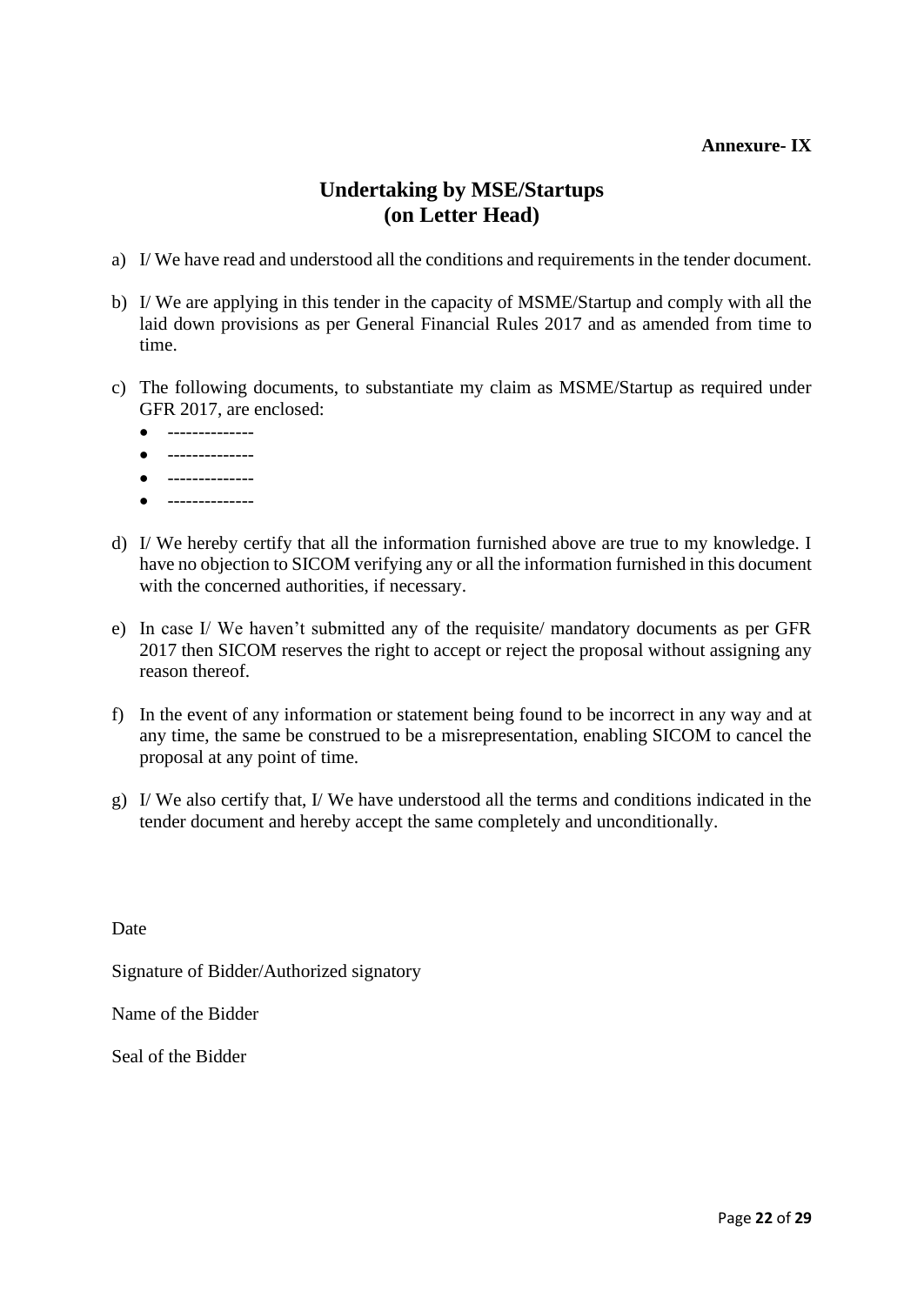# **Conflict of Interest Declaration**

(On Letter Head)

## **Ref. No.:** [*insert title and ref. number]*

## **To:** [*insert: name and address of Client]*

We, the undersigned, declare that as per the given terms and conditions in the tender document, there shall be no Conflict of Interest.

A bidder in this Tender process shall be considered to have a conflict of interest if the bidder:

- directly or indirectly control, are controlled by or are under common control with another Bidder; or
- receive or have received any direct or indirect subsidy/ financial stake from another bidder; or
- have the same legal representative/ agent as another bidder for purposes of this bid. A Principal can authorize only one agent, and an agent also should not represent or quote on behalf of more than one Principals. However, this shall not debar more than one Authorized distributor from quoting equipment manufactured by an Original Equipment Manufacturer (OEM), in procurements under Proprietary Article Certificate; or
- have a relationship with another bidder, directly or through common third parties, that put it in a position to have access to information about or influence the bid of another Bidder or influence the decisions of the Procuring Entity regarding this Tender process; or
- participate in more than one bid in this tender process. Participation in any capacity by a Bidder (including the participation of a Bidder as sub-contractor in another bid or vice-versa) in more than one bid shall result in the disqualification of all bids in which he is a party. However, this does not limit the participation of a non-bidder firm as a sub-contractor in more than one bid; or
- would provide goods, works, or non-consulting services resulting from or directly related to consulting services (or were provided by any affiliate that directly or indirectly controls, is controlled by, or is under common control with that firm), for the procurement planning (inter-alia preparation of feasibility/ cost estimates/ Detailed Project Report (DPR), design/ technical specifications, terms of reference (ToR)/ Activity Schedule/ schedule of requirements or the Tender Document etc.) of this Tender process; or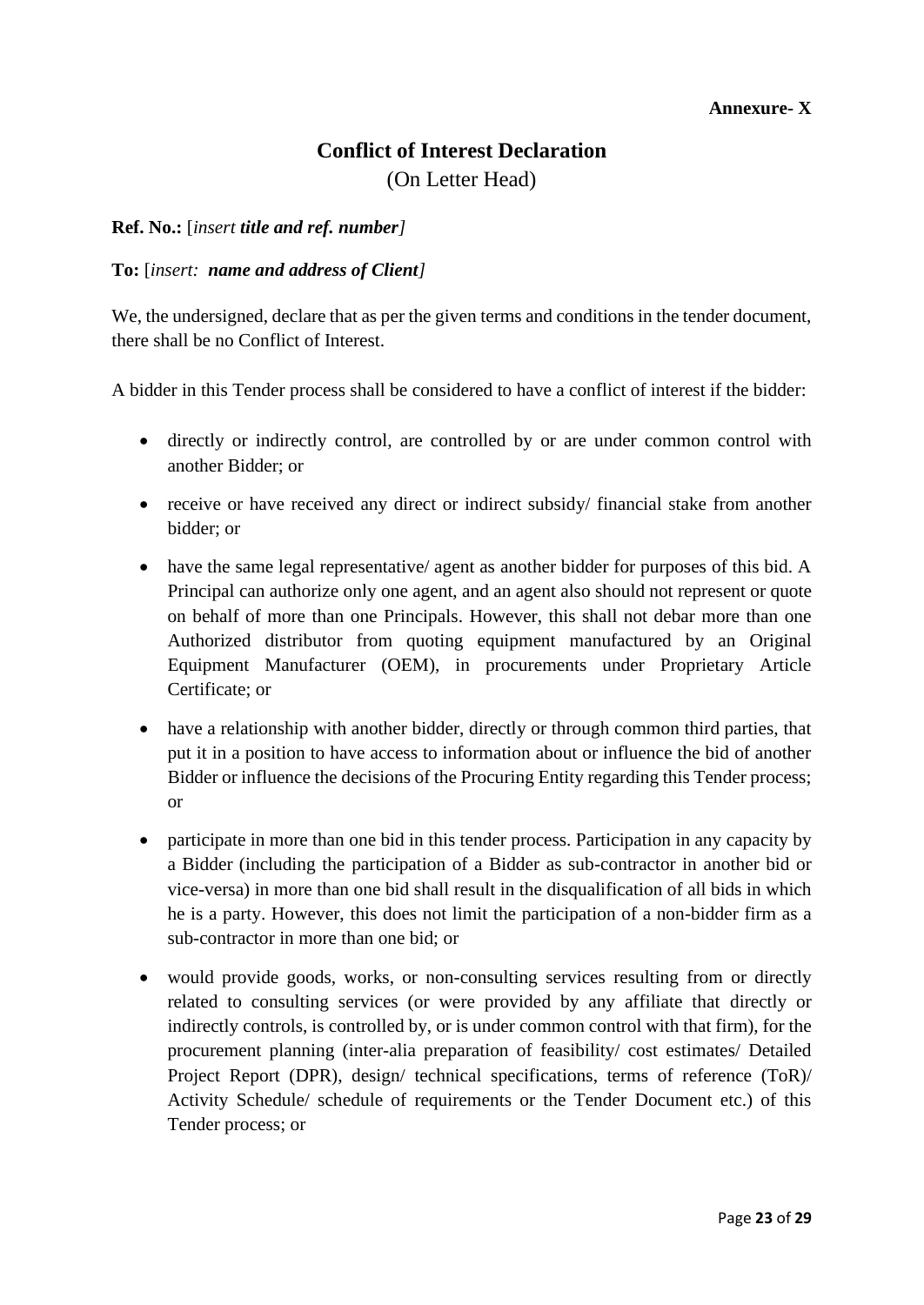• have a close business or family relationship with a staff of the Procuring Organization who: (i) are directly or indirectly involved in the preparation of the Tender document or specifications of the Tender Process, and/or the evaluation of bids; or (ii) would be involved in the implementation or supervision of resulting Contract unless the conflict stemming from such relationship has been resolved in a manner acceptable to the Procuring Entity throughout the Tender process and execution of the Contract.

I/we have read and understood the above conditions and declare that there is no Conflict of Interest with regards to this assignment.

In case of any Conflict of Interest found during the tendering process or during contract period/implementation, we and in the case of a Joint Venture all partners to it, will automatically be suspended/ debarred/ blacklisted from being eligible for participating in bidding and further legal action as deemed fit may be initiated in this regard. The decision taken by Client will be final.

**Signed:** *[insert signature of person whose name and capacity are shown below]* **Name:** [*insert: name of person signing the Conflict of Interest Declaration],* in the capacity of *[insert: legal capacity of person signing the Conflict of Interest Declaration]* Duly authorized to sign the bid for and on behalf of: *[insert name of Bidder]* **Dated** on day of 2021 *[add Corporate Seal (where appropriate)]*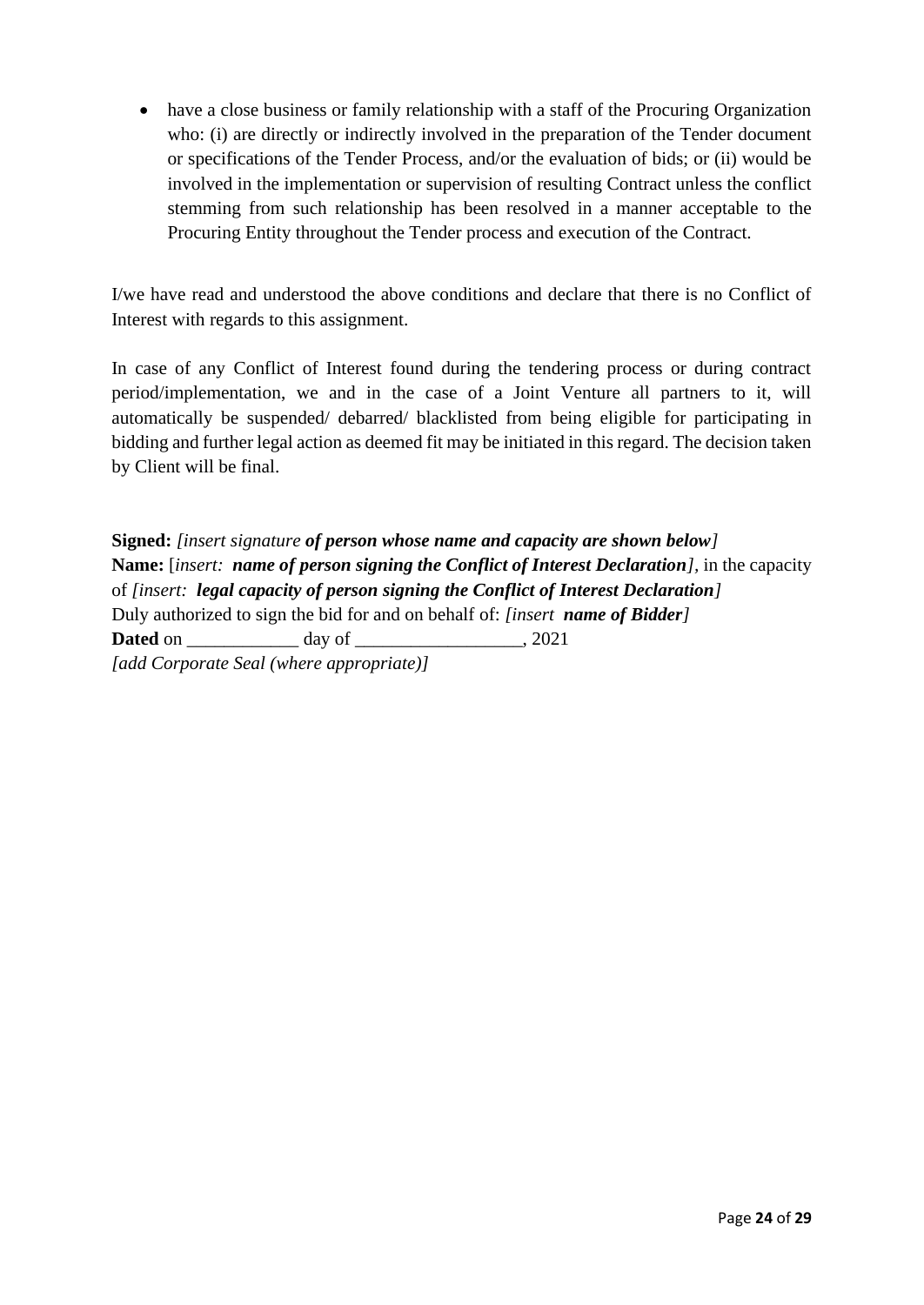# **Financial Bid**

# (On Letter Head)

# **The financial bid should be submitted in the following proforma:**

| S.                 | <b>Activity</b>                  | No. of       | <b>Rates per Unit</b> |            |                  | <b>Total Rates</b> | <b>Total Rates for</b> | <b>HSN</b>  |
|--------------------|----------------------------------|--------------|-----------------------|------------|------------------|--------------------|------------------------|-------------|
| N <sub>0</sub>     |                                  | <b>Units</b> | <b>Excluding</b>      | <b>GST</b> | <b>GST</b>       | per Unit           | the item               | Code        |
|                    |                                  |              | <b>GST (INR)</b>      | (%)        | $(\mathbf{INR})$ | <i>(including</i>  | (including             |             |
|                    |                                  |              |                       |            |                  | GST)               | GST)                   |             |
|                    | $\bf{B}$                         | $\mathbf C$  | $\mathbf{D}$          | $\bf{E}$   | $\mathbf F$      | $G=D+F$            | $H=C*G$                | $\mathbf I$ |
| $\mathbf{A}$<br>1. | Production<br>of                 | $\mathbf{1}$ |                       |            |                  |                    |                        |             |
|                    | Video                            |              |                       |            |                  |                    |                        |             |
|                    | Audio                            |              |                       |            |                  |                    |                        |             |
|                    | Film<br>and                      |              |                       |            |                  |                    |                        |             |
|                    | Photographs                      |              |                       |            |                  |                    |                        |             |
| 2.                 | Photography of                   | $\mathbf{1}$ |                       |            |                  |                    |                        |             |
|                    | event                            |              |                       |            |                  |                    |                        |             |
| 3.                 | Video shooting                   | $\mathbf{1}$ |                       |            |                  |                    |                        |             |
|                    | of                               |              |                       |            |                  |                    |                        |             |
|                    | Program/Event/                   |              |                       |            |                  |                    |                        |             |
|                    | Project Area                     |              |                       |            |                  |                    |                        |             |
| 4.                 | Post-production                  | $\mathbf{1}$ |                       |            |                  |                    |                        |             |
|                    | Works                            |              |                       |            |                  |                    |                        |             |
| 5.                 | a) News Letter                   |              |                       |            |                  |                    |                        |             |
|                    | i. Creating and                  | $\mathbf{1}$ |                       |            |                  |                    |                        |             |
|                    | Designing<br>the                 |              |                       |            |                  |                    |                        |             |
|                    | content                          |              |                       |            |                  |                    |                        |             |
|                    | ii. Printing after               | 100          |                       |            |                  |                    |                        |             |
|                    | designing<br><b>Annual</b><br>b) |              |                       |            |                  |                    |                        |             |
|                    | <b>Report</b>                    |              |                       |            |                  |                    |                        |             |
|                    | i. Creating and                  | $\mathbf{1}$ |                       |            |                  |                    |                        |             |
|                    | Designing<br>the                 |              |                       |            |                  |                    |                        |             |
|                    | content                          |              |                       |            |                  |                    |                        |             |
|                    | ii. Printing after               | 100          |                       |            |                  |                    |                        |             |
|                    | designing                        |              |                       |            |                  |                    |                        |             |
|                    | c) Coffee Table<br><b>Book</b>   |              |                       |            |                  |                    |                        |             |
|                    | i. Creating and                  | $\mathbf{1}$ |                       |            |                  |                    |                        |             |
|                    | Designing<br>the                 |              |                       |            |                  |                    |                        |             |
|                    | content                          |              |                       |            |                  |                    |                        |             |
|                    | ii. Printing after               | 100          |                       |            |                  |                    |                        |             |
|                    | designing                        |              |                       |            |                  |                    |                        |             |
|                    | <b>Success</b><br>$\mathbf{d}$   |              |                       |            |                  |                    |                        |             |
|                    | <b>Stories</b>                   |              |                       |            |                  |                    |                        |             |
|                    | i. Creating and                  | $\mathbf{1}$ |                       |            |                  |                    |                        |             |
|                    | Designing<br>the                 |              |                       |            |                  |                    |                        |             |
|                    | content                          | 100          |                       |            |                  |                    |                        |             |
|                    | ii. Printing after<br>designing  |              |                       |            |                  |                    |                        |             |
|                    |                                  |              |                       |            |                  |                    |                        |             |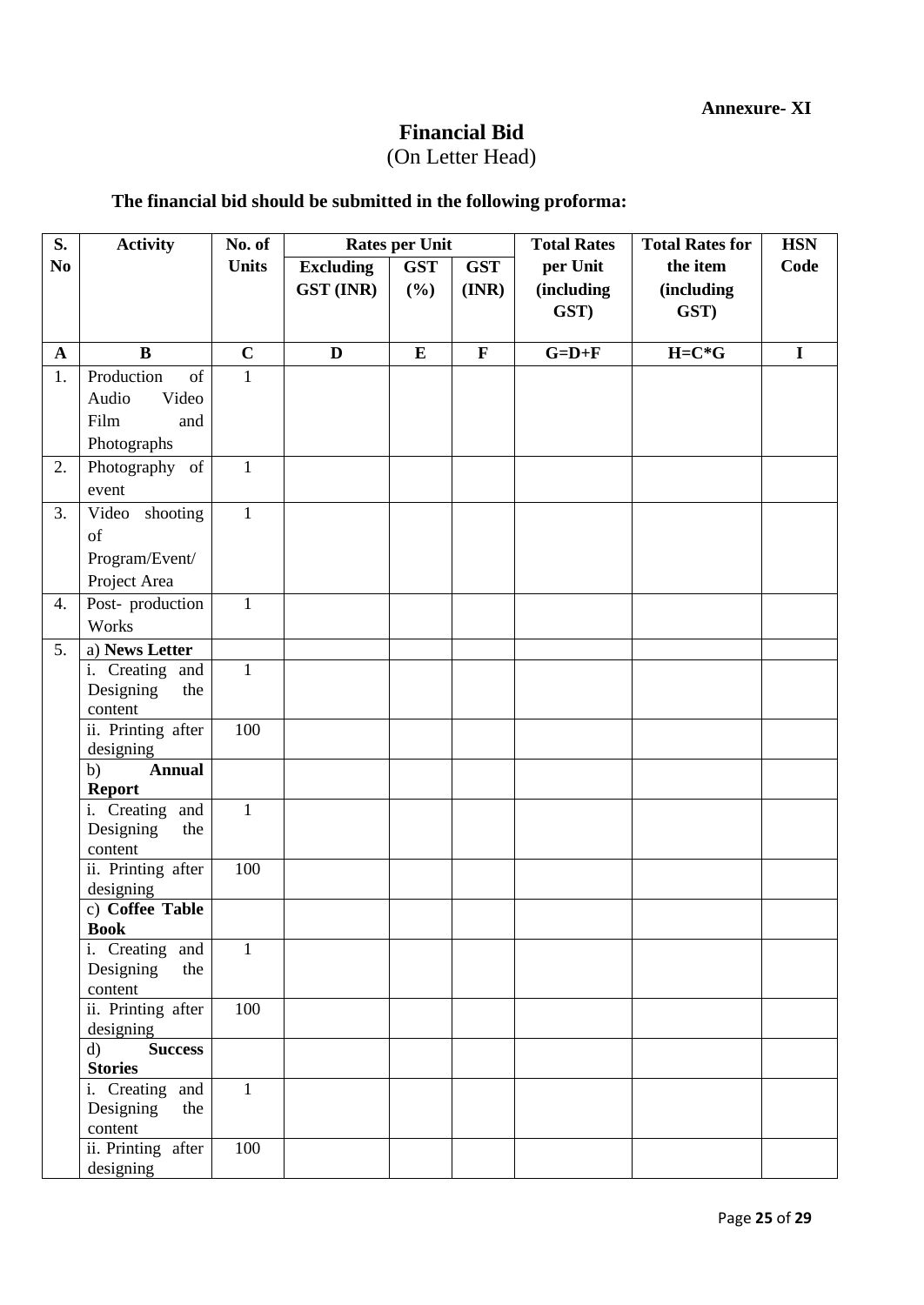| 6.           | Designing<br>the  |  |  |  |  |
|--------------|-------------------|--|--|--|--|
|              | communication     |  |  |  |  |
|              | materials such as |  |  |  |  |
|              | T-shirts,         |  |  |  |  |
|              | banners,          |  |  |  |  |
|              | certificates,     |  |  |  |  |
|              | standee, posters  |  |  |  |  |
|              |                   |  |  |  |  |
| <b>Total</b> |                   |  |  |  |  |

# **Total amount in words: Rupees ------------------------------------------- only (including GST).**

### **Important Notes:**

- The above quoted rates will be valid for two years.
- Statutory dues, as applicable, is the liability of the bidder.
- In case of any increase/ decrease of GST, the Bidder will inform the same (with proof) to Client and thereafter, the Client will decide accordingly.
- The above rates are per unit basis. In case of any increase/decrease, the payment will be made on pro-rata basis.
- **The bidder must provide the respective HSN Code for the services.**

Signature of Authorized person with date: \_\_\_\_\_\_\_\_\_\_\_\_\_\_\_\_\_\_\_\_\_\_\_\_\_\_\_

Name & full address:

Telephone No: Office: Fax No: \_\_\_\_\_\_\_\_\_\_\_\_\_\_\_\_\_\_\_\_\_\_\_\_\_\_\_\_\_\_

Email: \_\_\_\_\_\_\_\_\_\_\_\_\_\_\_\_\_\_\_\_\_\_\_\_\_\_\_\_\_\_\_\_\_\_\_\_\_\_\_\_\_\_

Seal:\_\_\_\_\_\_\_\_\_\_\_\_\_\_\_\_\_\_\_\_\_\_\_\_\_\_\_\_\_\_\_\_\_\_\_\_\_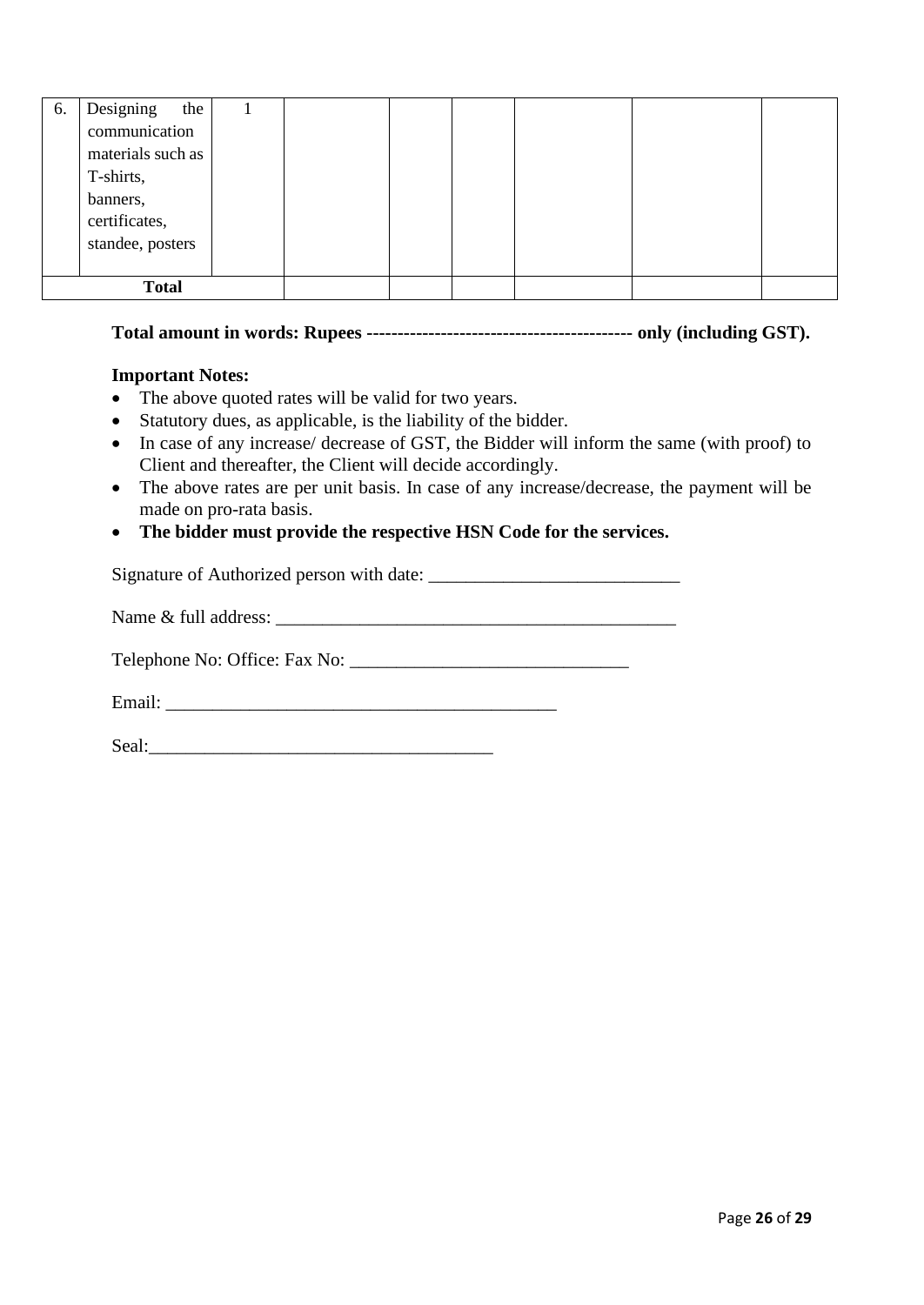# **Terms & Conditions of the Contract**

### **A. General:**

- 1. The contract will be for a period of two years i.e., till The Contract may further be extended on the satisfactory performance of the agency and mutual acceptance of the terms and conditions by both the parties.
- 2. SICOM reserves the right to terminate/ curtail the contract at any time after giving 30 days' notice without assigning any reason.
- 3. Charges quoted shall be fixed during the period of the contract including any extended period and not subject to variation on any account.
- 4. In case of breach of any term and condition of the contract, SICOM reserves the right to forfeit the Performance Security Deposit apart from annulment of the contract, in whole or in part, at any time by giving one month notice.
- 5. The agency shall furnish, a Performance security for an amount equal to 3% (three percent) of annual contract price in the form of Bank Guarantee/ Demand Draft from any scheduled Bank in favour of the "Society of Integrated Coastal Management," payable at New Delhi at the time of execution of contract which should remain valid for a period of sixty days beyond the date of completion of all contractual obligations by the agency. In case the contract is further extended beyond the initial period, the performance security will have to be accordingly renewed by the successful agency.
- 6. No interest will be accrued and paid on the security deposits.
- 7. The Performance Security may be forfeited by order of the Competent Authority in the event of any breach or negligence or non-observance of any terms / conditions of contract of for unsatisfactory performance or for non-acceptance of the work order.
- 8. The agency shall not further assign this agreement to a third party. If the same is found out at any stage, the contract may be terminated by SICOM and Performance Bank Guarantee may be revoked.
- 9. All Govt. Taxes/Levies/Duties except GST shall be borne by the agency. GST will be paid as per actual basis.
- 10. All information/data processed, stored, or transmitted by agency belongs to SICOM. By having the responsibility, the agency does not acquire implicit access rights to the information or rights to redistribute the information. The agency understands that civil, criminal, or administrative penalties may apply for failure to protect information appropriately.
- 11. The Agency must take all necessary measures to assure that all data generated and maintained during the course of this contract has been migrated exclusively to SICOM.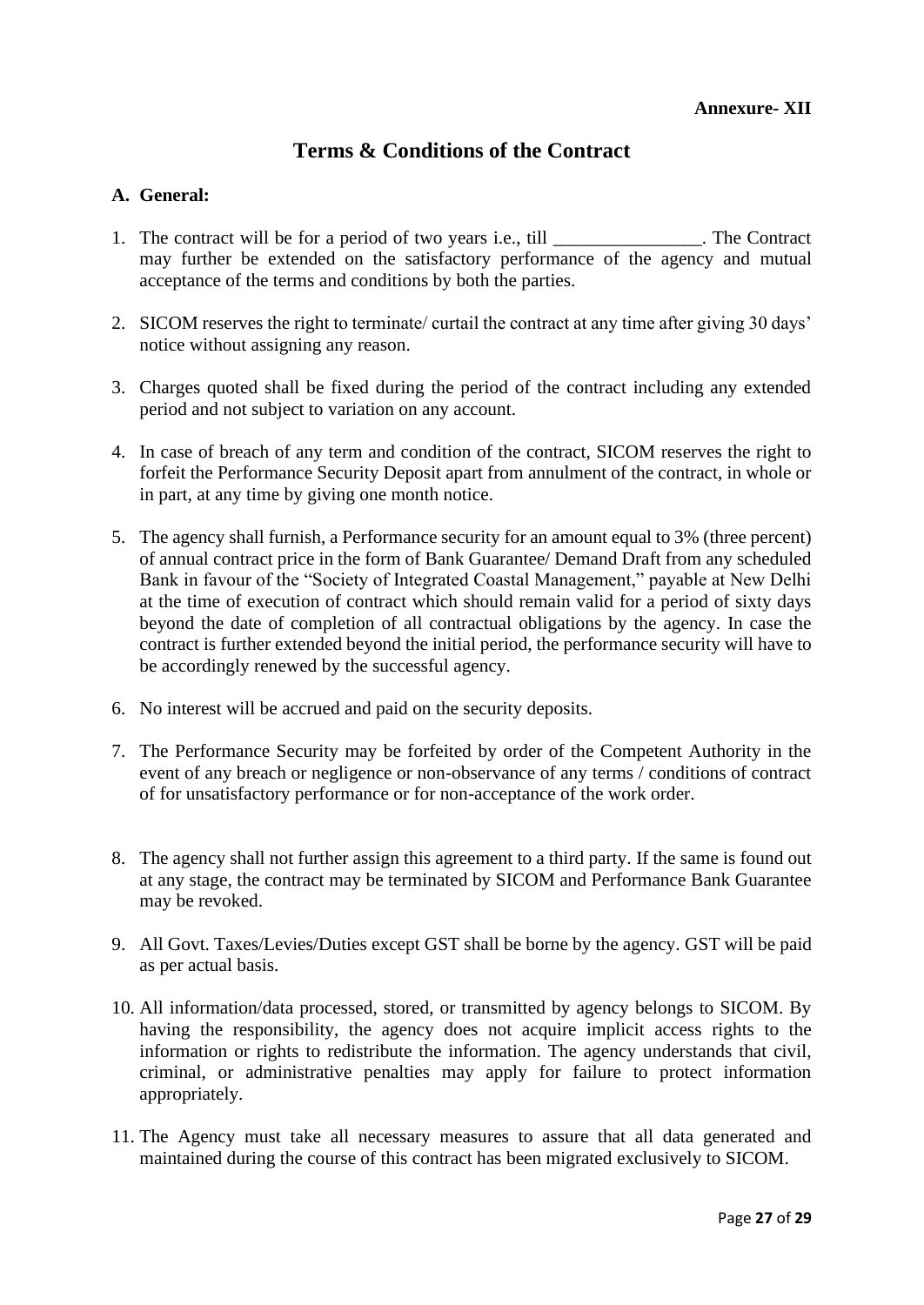- 12. SICOM will own the copyright in all deliverable materials created under this Agreement by agency. The Intellectual Property Rights (IPR) of any product which has been developed/enhanced/ modified/ configured by the agency shall be transferred to SICOM.
- 13. Ownership of all Intellectual Property Rights for any functional and technical process of SICOM or Information or materials or SICOM Supplied assets provided to agency by the SICOM shall remain vested in the SICOM.
- 14. Materials- including but not limited to software, tools, processes, policies and documentation (presentations)- developed by the agency will be considered exclusively for SICOM.

# **B. Terms of Payment**:

- 1. No payment shall be made in advance
- 2. The payment schedule is as under:

| S.             | <b>Activity</b>                     | <b>Payment Terms</b>                                                                                                                     |  |  |  |
|----------------|-------------------------------------|------------------------------------------------------------------------------------------------------------------------------------------|--|--|--|
| N <sub>0</sub> |                                     |                                                                                                                                          |  |  |  |
| a)             | Production of Audio Video Film      | 20% on Finalisation of Concept Note<br>$\bullet$                                                                                         |  |  |  |
|                | and Photography                     | 30% on submission of first draft of the film<br>$\bullet$                                                                                |  |  |  |
|                |                                     | 50% on submission of final Film<br>$\bullet$                                                                                             |  |  |  |
| b)             | Photography                         | 100% will be released after the satisfactory<br>$\bullet$<br>completion of the services and submission of<br>bills and requisite reports |  |  |  |
| $\mathbf{c})$  | of<br>Video<br>shooting             | 100% will be released after the satisfactory<br>$\bullet$                                                                                |  |  |  |
|                | Program/Event/Project Area          | completion of the services and submission of                                                                                             |  |  |  |
|                |                                     | bills and requisite reports                                                                                                              |  |  |  |
| $\rm d$        | <b>Post-Production Works</b>        | 50% on submission of first draft of the film<br>$\bullet$                                                                                |  |  |  |
|                |                                     | 50% on submission of final Film<br>$\bullet$                                                                                             |  |  |  |
| e)             | Developing<br>Printing<br>of<br>and | 100% will be released after the satisfactory<br>$\bullet$                                                                                |  |  |  |
|                | materials                           | completion of the services and submission of                                                                                             |  |  |  |
|                |                                     | bills and requisite reports                                                                                                              |  |  |  |
|                | Creating and Designing of content   |                                                                                                                                          |  |  |  |
|                | Printing of:                        |                                                                                                                                          |  |  |  |
|                | <b>Newsletters</b>                  |                                                                                                                                          |  |  |  |
|                | <b>Annual Report</b><br>٠           |                                                                                                                                          |  |  |  |
|                | Coffee Table book                   |                                                                                                                                          |  |  |  |
|                | <b>Success Stories</b>              |                                                                                                                                          |  |  |  |

3. Payments, subject to Tax Deduction at Source (TDS) shall be processed within 21 days of the submission of the complete documents.

# **C. Liquidated Damages/ Penalty**: